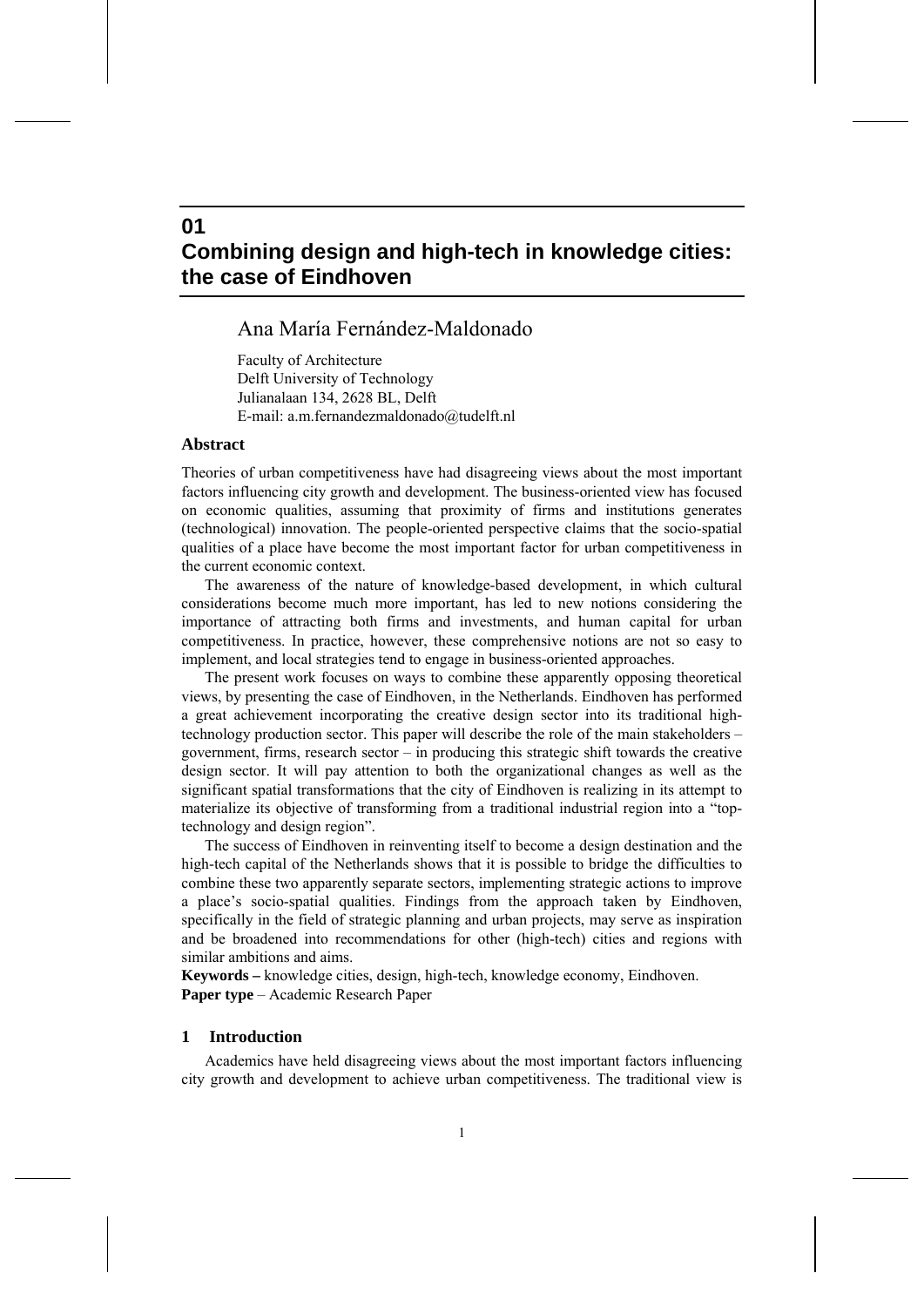the business-oriented one, which focuses on economic qualities, stating that cities should attract new firms and institutions. It assumes that their proximity generates (technological) innovation. The people-oriented perspective that became popular during the last decade states that cities should attract human capital, the most important factor for competitiveness. This perspective claims that the socio-spatial qualities of a place have become a key issue for urban competitiveness in the knowledge-based economy. Issues linked to the creative city or the creative class popularized by Charles Landry (2000) and Richard Florida (2002) have been widely discussed, criticized and studied in the US and European cities.

Gradually, it has become clear that both firms and people are important, so comprehensive views are gaining ground. Many cities worldwide have developed policies to nurture local creativity. But the practice shows that many of the requirements and conditions of the social climate for creative environments are fuzzy and difficult to achieve or to measure (Trip, 2009). Accordingly, most local policies still tend to engage in the business-oriented perspective, easier to implement in practice (Kooijman and Romein, 2007).

The present work focuses on ways to combine business and people oriented perspectives in the practice, by presenting the case of Eindhoven, a city with a high-tech profile which is the economic engine of the Netherlands. Aware that the synergy between high-technology and creative sectors has become crucial in the international competitiveness of knowledge-based regions, Eindhoven has performed a great achievement incorporating the creative design sector into its traditional high-tech production sector. The main features of these initiatives can serve as inspiration for other cities with similar ambitions.

The paper is organized in six sections. The next one addresses the main assumptions of the business-oriented, the people-oriented, and the comprehensive perspectives of urban growth and development. The third section will describe the problems of implementing the comprehensive approaches. Eindhoven's main features is the focus of the following section, while the fifth goes deeper into the aspects related to the design orientation of Eindhoven. The last section presents the main conclusions.

## **2 Theories of urban growth in the knowledge era**

The transcendental shift from locally-bounded urban economies into complex knowledge-based economies of global reach has visibly enriched the academic debate in urban and regional economics. Important subjects in this debate have been the identification of the driving forces for city growth and urban competitiveness. Due to the nature of the changes, there is academic agreement about the importance of knowledge, technology and innovation for the success of cities. However, the discussion is not settled and there are disagreeing views about the most important factors influencing knowledge and innovation. For urban professionals, the topic is of great relevance. "Knowledgebased development requires special attention because, as society becomes more knowledge-based and the role of knowledge increases, the basic nature of development changes, particularly in cities where knowledge resources are concentrated." (Knight, 1995, 225).

Two main views can be distinguished in the theoretical discussion, the businessoriented and the people-oriented perspectives, considering financial capital or human capital, respectively, as the main engine of growth of cities and regions. Due to these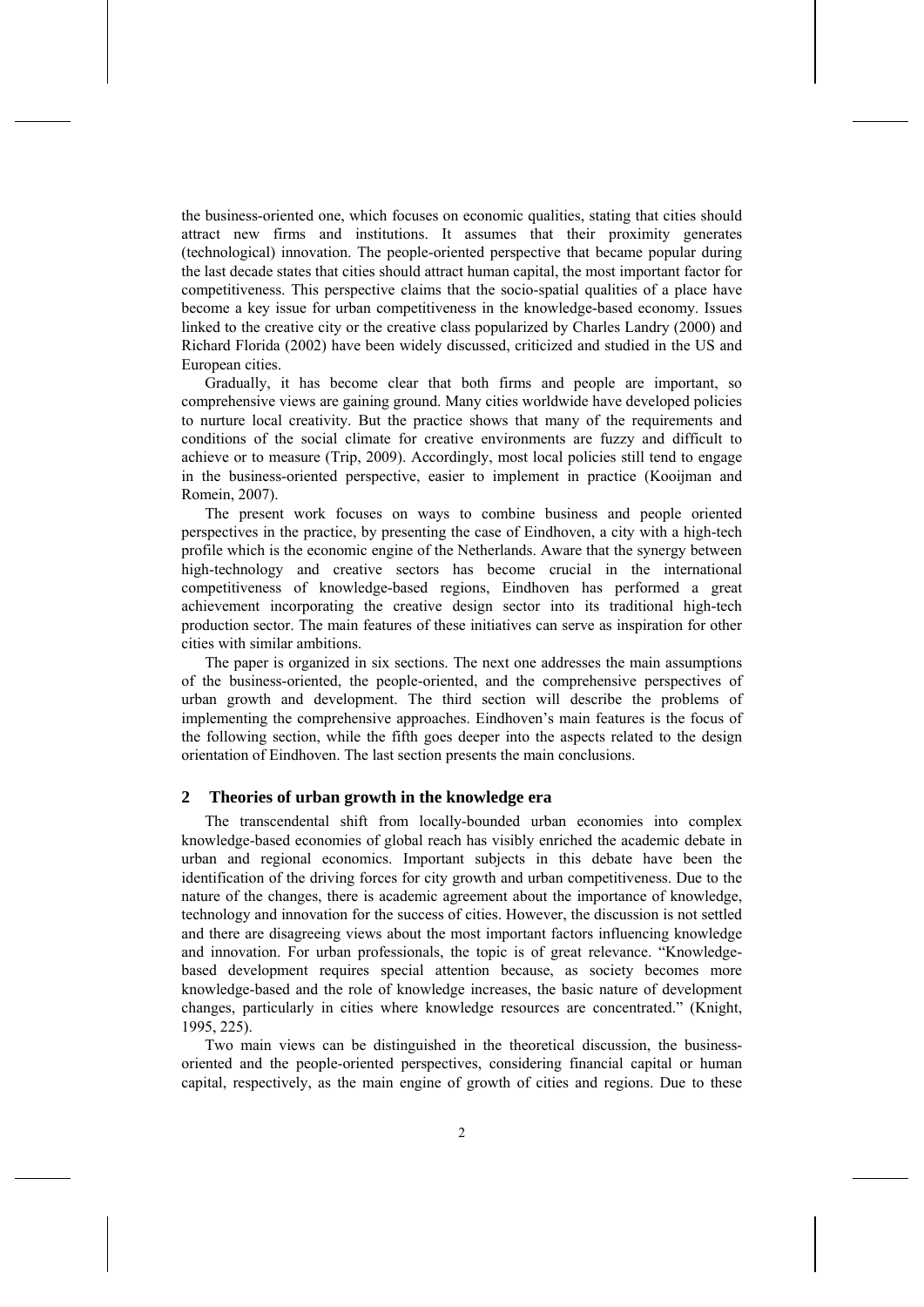different views, the dichotomies between (high-tech) innovation and (design) creativity; industrial districts and creative cities; hard and soft factors; and cluster of firms and talented people have been frequently mentioned in the urban literature.

#### *2.1 The business orientation to knowledge-based development*

Some scholars highlight the importance of the 'hard' factors that are linked to high technology and a strong business orientation to local urban development. Storper (1997) claimed that in the new economic paradigm – which established itself in the mid-1908s and 1990s – technology, organizations (firms and production systems) and territories became the 'holy trinity of regional economics'. Figure 1 shows how these three factors would work, without any reference to people's aspects.



**Figure 1.** The 'holy trinity' of the heterodox paradigm of regional economics (Source: Storper, 1997)

For spatial planners and urban researchers, the focus on territories is the usual way to approach the topic. Spatial strategies to promote technological innovation based on the scale advantages produced by agglomeration or clustering of economic activities have been among the most common tools by which cities and regions have attempted to improve their local economies. 'Neo-Marshallian nodes' (Amin and Thrift, 1992), 'technopoles' (Castells and Hall, 1994), 'milieux of innovation', 'technology districts', 'high-tech spaces' and 'science parks' can be counted among this type of spatial strategies. Cluster theory (Porter, 1998), which considers regional clusters of linked industries and institutions in certain (high-tech) production sectors as crucial for success in territorial competition, also belongs to a spatial perspective for technological innovation. These stress the role of technological spillovers in generating growth, something easier to achieve in urban agglomerations.

Some other scholars have relativized the importance of territories claiming that the most important factor is a process of interactive learning to promote the exchange of knowledge within and between local clusters. To be able to transform knowledge into innovative goods and services there should be easy interactions between producers of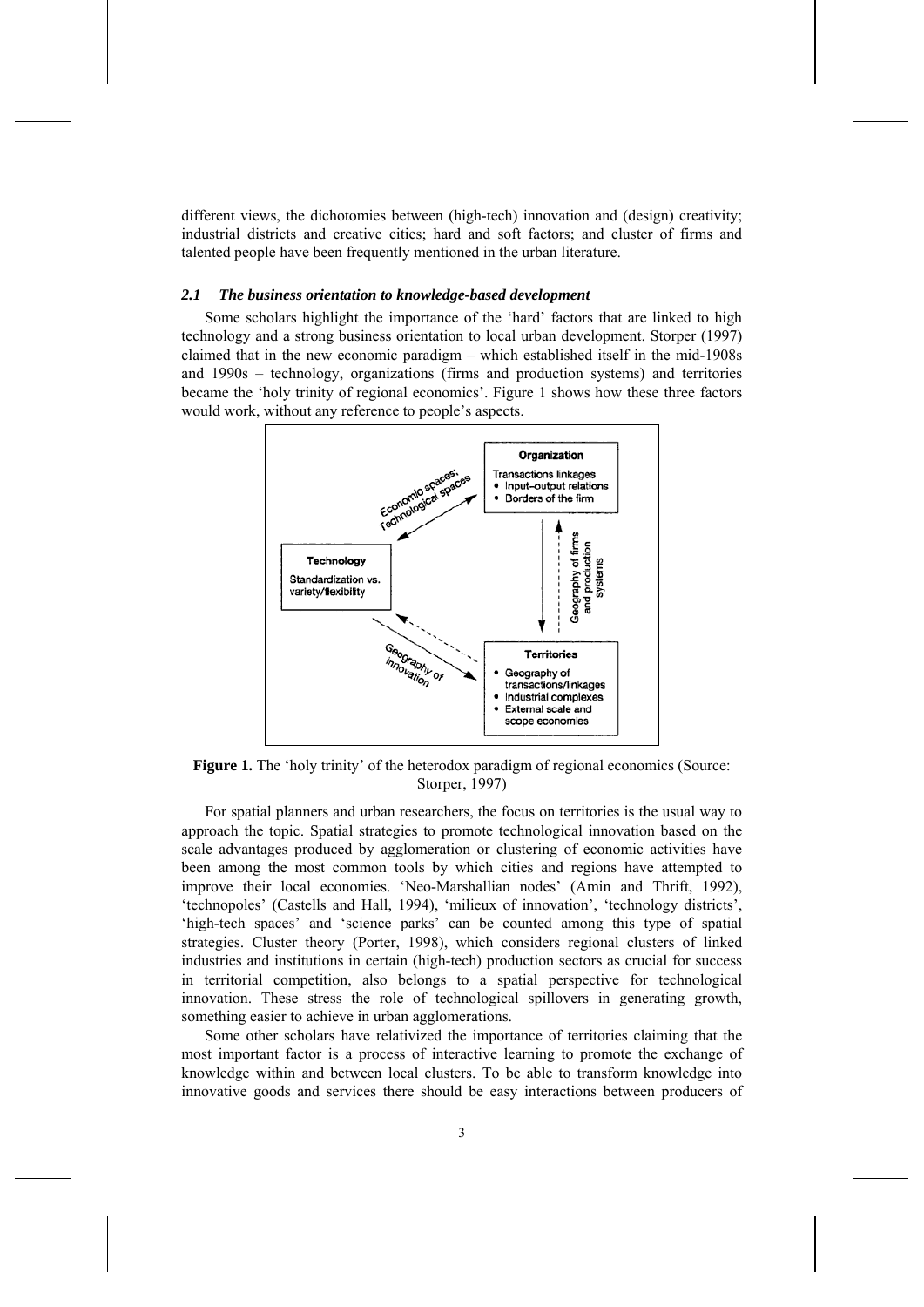theoretical knowledge (research) and practical knowledge (industry). This would depend upon relationships based on mutual trust, but also on the 'most fundamental aspect of proximity': face-to-face contact, indispensable for the exchange of 'tacit' knowledge (Storper and Venables, 2004).

Furthermore, those who focus on governance issues have found that governments can promote innovation by gearing the cross-fertilization of theoretical knowledge and practical knowledge with policy instruments. Such processes – which focus on university–industry–government relations – have been called a 'triple helix' interaction because they do not respond to linear process but to interactions among the constitutive elements (Etzkowitz, 2003). Indeed, the role of institutions in promoting long-term economic growth has also attracted considerable academic attention (Glaeser et al., 2004; Acemoglu et al., 2004). "Institutional thickness" has been considered as the secret ingredient of competitive places (Amin and Thrift, 1995). Formal and informal institutions can indeed shape the local business climate to promote interactive learning and mutual trust, for example; they can improve labour force participation and effort levels; and they can seize new opportunities and adjust to changing technological and economic contexts (Storper, 2010).

The imperative of striving for a sustainable kind of urban development, however, has made urban planners cautious about approaches that are too much biased towards the role of firms, organizations, and the economic aspects of growth and development, considered incomplete and unsatisfactory to explain city growth and development. On the other hand, the awareness of the growing importance of consumer markets and demand-driven activities in the new economic context, has increased the academic interest toward the symbolic and cultural aspects of economic development.

#### *2.2 The people-orientation to knowledge-based development*

Although Jane Jacobs (1961) gave an impulse into cultural considerations in economic thought – when she advocated diversity as a driven force for urban prosperity in "Death and Life of Great American Cities" – cultural considerations were generally neglected in urban economics until relatively recently (Kunzmann, 2004). However, the new century witnessed a 'cultural turn' in the social sciences (Amin and Thrift, 2007). Paying attention to the role of cultural industries in UK cities, Hall (2000) advocated the marriage between arts and technology. Gradually, people-oriented approaches for urban development and competitiveness became widely held.

This new focus came from the US, linked with empirical studies addressing the role of human capital as driver of urban growth in US metropolitan areas. Glaeser and Shapiro (2001) stated that during the 1990s cities with strong human capital grew faster than those without it. In "The Rise of the Skilled City", Glaeser and Saiz (2003) identified the presence of high-skilled workers, as the main predictor of competitiveness and productivity growth.

But later, "a virus called creativity" (Kunzmann, 2004) entered the scene. This was most visible after Richard Florida's (2002) book on the creative class became an international best seller and received many prizes. Since then, great academic attention is being paid to creativity issues and their impact on the growth of cities and regions. According to Florida, the main drivers of economic growth are original ideas. What cities should do then is nurturing their creative class, the producers of economic value in the form of new ideas, is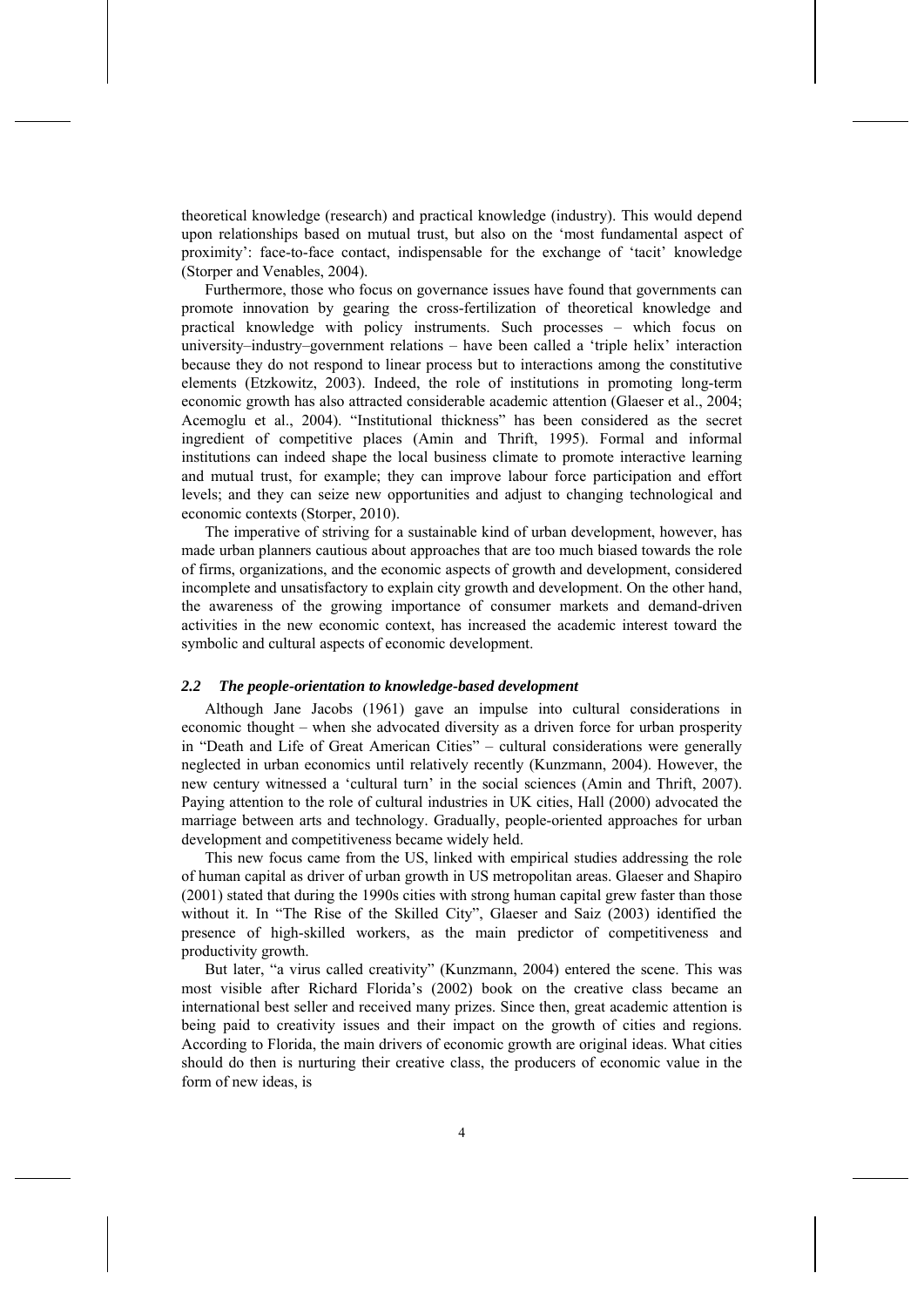Bohemians and artists – including writers, graphic designers, actors, musicians, painters, dancers, etc. – are the most important members of this 'creative class'. They constitute the super creative core, along with ICT workers, engineers, and social scientists. The second group consists of creative professionals, in charge of implementing the ideas of the first group. The latter includes managers, financial and commercial experts, advocates and technicians.

These assumptions change the traditional logic of urban competitiveness: instead of attracting firms, cities should attract creative people. This implies that in the new economic context jobs follow people: creative individuals increasingly choose their place of residence first and then they look for work or start a business of their own (Florida, 2002). A city's success is then linked to the cross-fertilization of ideas and tacit knowledge arising from the effects of face-to-face contacts between creative workers (Storper and Venables, 2004).

Other important scholars that have spread the creative city ideal are Landry (2000) and Clark et al. (2004), who focuses on the role of amenities. It is now more accepted that cultural, artistic, media-related, recreational, and leisure functions boost the local economies. An emphasis on "quality of place" and high-quality amenities is considered necessary for urban competitiveness. It is the way to attract knowledge-intensive workers, who have different spatial demands and consumption patterns than manual workers, and attach great importance to "third places" (neither home nor office) to meet. Cafés, pubs, terraces, cultural events, etc., and other similar spaces acquire a new dimension in the 'experience economy'

Even if creativity and many of its "urban components" are quite elusive concepts, Florida's thesis was rapidly appropriated by urban practitioners and city officials. In the US and Europe, many industrial centres in decay have attempted to rebrand themselves as creative places. "In the beginning of the twenty-first century, culture and creativity have become key concepts on the agenda of city managers, development agents and planners, who are desperately searching for new foundations in city development with dwindling city budgets." (Kunzmann, 2004, 384).

But in academic circles Florida's arguments have been object of great controversy. Several authors have questioned the validity of the data Florida presents to support his thesis; criticized the lack of detail of his explanations; and pointed out the problems of direction of causality of his approach (Glaeser, 2005; Peck, 2005; Montgomery, 2005; Rausch and Negrey, 2006). Recently, Kotkin (2010) has argued that the notion that attracting more talented people will in the long term produce greater economic effervescence would be one of the most damaging misconceptions in urban studies. "…this argument, or at least many applications of it, gets things backward. Arts and culture generally do not fuel economic growth by themselves; rather, economic growth tends to create the preconditions for their development." (Kotkin, 2010: 2).

#### *2.3 Comprehensive approaches to knowledge-based development*

In the new economic context the future of cities and regions depends on both knowledge-intensive and creative economic activities. Striving for urban competitiveness should include concepts linked to the business orientation – as high-technology, agglomerations, clusters, entrepreneurship – and the people orientation – such as amenities, high education, etc. – in an environment characterized by organizational capacity (Malecki, 2002). In a similarly comprehensive view, Storper (2010) has recently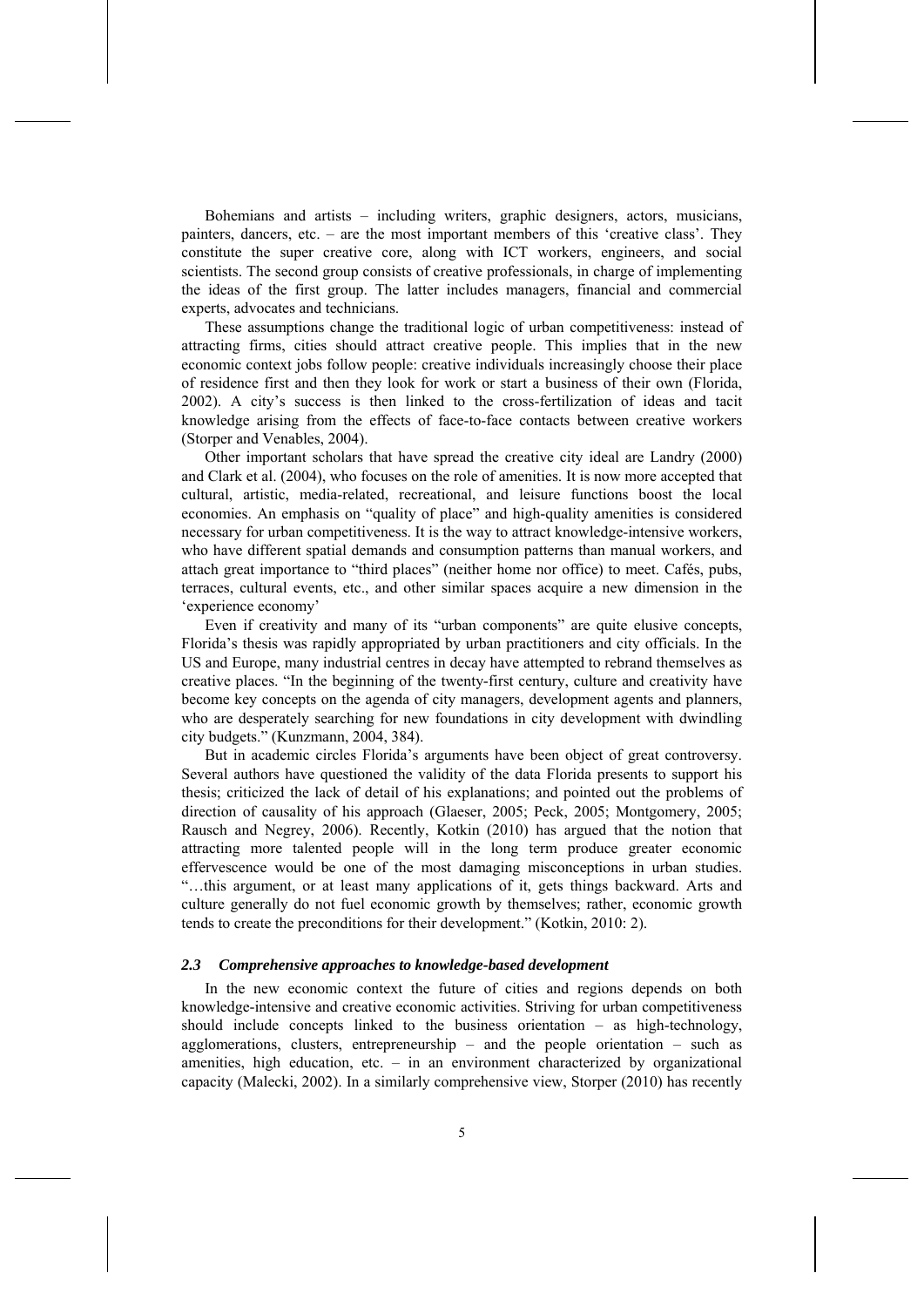examined the literature on specialization, human capital and institutions as main factors for city growth in the knowledge economy. He states that the New Economic Geography model considers the causes of urban growth to be "fully simultaneously twodirectional."(2010: 2032). This means that jobs follow people, who in turn search for the benefits of large urban (home) markets. At the same time, people follow jobs because firms concentrate at these large urban markets, which allows them to produce more efficiently with economies of scale.

Besides these considerations, new environmental and social challenges have made urban planners and designers aware of the need of a proper balance between the economy, the social and the environmental aspects of city growth. Knight (1995) was among the firsts to link knowledge-based development and sustainability issues. Outlining the policy and planning implications for cities, he claimed that knowledge-based development – understood as the transformation of knowledge resources into local development – may be the best foundation for sustainable development.

The growing interest to issues linked to knowledge-based development has produced several studies which pay explicit attention to the necessary criteria for the successful development of knowledge cities. Ergazakis et al. (2004) have proposed six different categories: technological, strategic, political, environmental, societal and financial criteria (see Figure 2).



**Figure 2.** Success factors related to the Knowledge City concept (Source: Ergazakis et al., 2004)

In their study about European cities in the knowledge economy, Van Winden et al. (2007) have advanced seven criteria: knowledge base, industry structure, quality of life, diversity, accessibility, social equity and urban scale. These are considered the foundations to develop human capital and knowledge-based industries, which should be supported by local organising capacities (see Figure 3).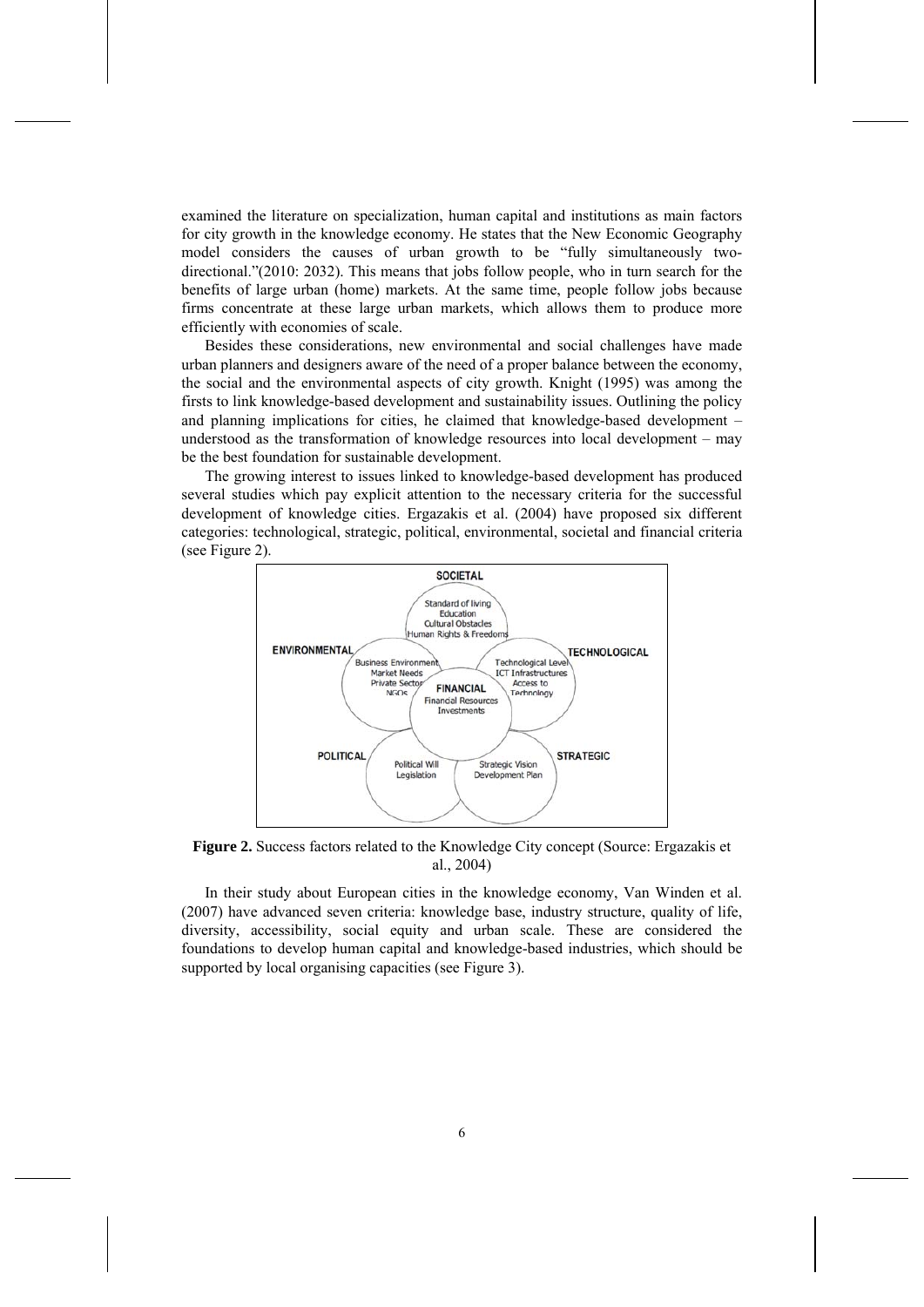

**Figure 3.** Cities in the knowledge economy: a framework of analysis (Source: Van Winden, 2007)

With an attention to sustainable development, Yigitcanlar (2009) narrows down to three pillars for knowledge-based urban development: society (including quality of life, human and social development and intellectual capital), economy (competitive, creative, innovative and knowledge-based) and environment (sustainable urban development, triple bottom-line sustainability and unique identity) (see Figure 4).



**Figure 4.** The three pillars of knowledge-based urban development (Source: Yigitcanlar, 2009)

With a similar attention toward sustainability issues, Fernandez-Maldonado and Romein (2010) state economic, social and organizational qualities as main criteria (see Figure 5). Acquiring a good level of quality in each criterion should lead to producing prosperity, delivering projects for all people.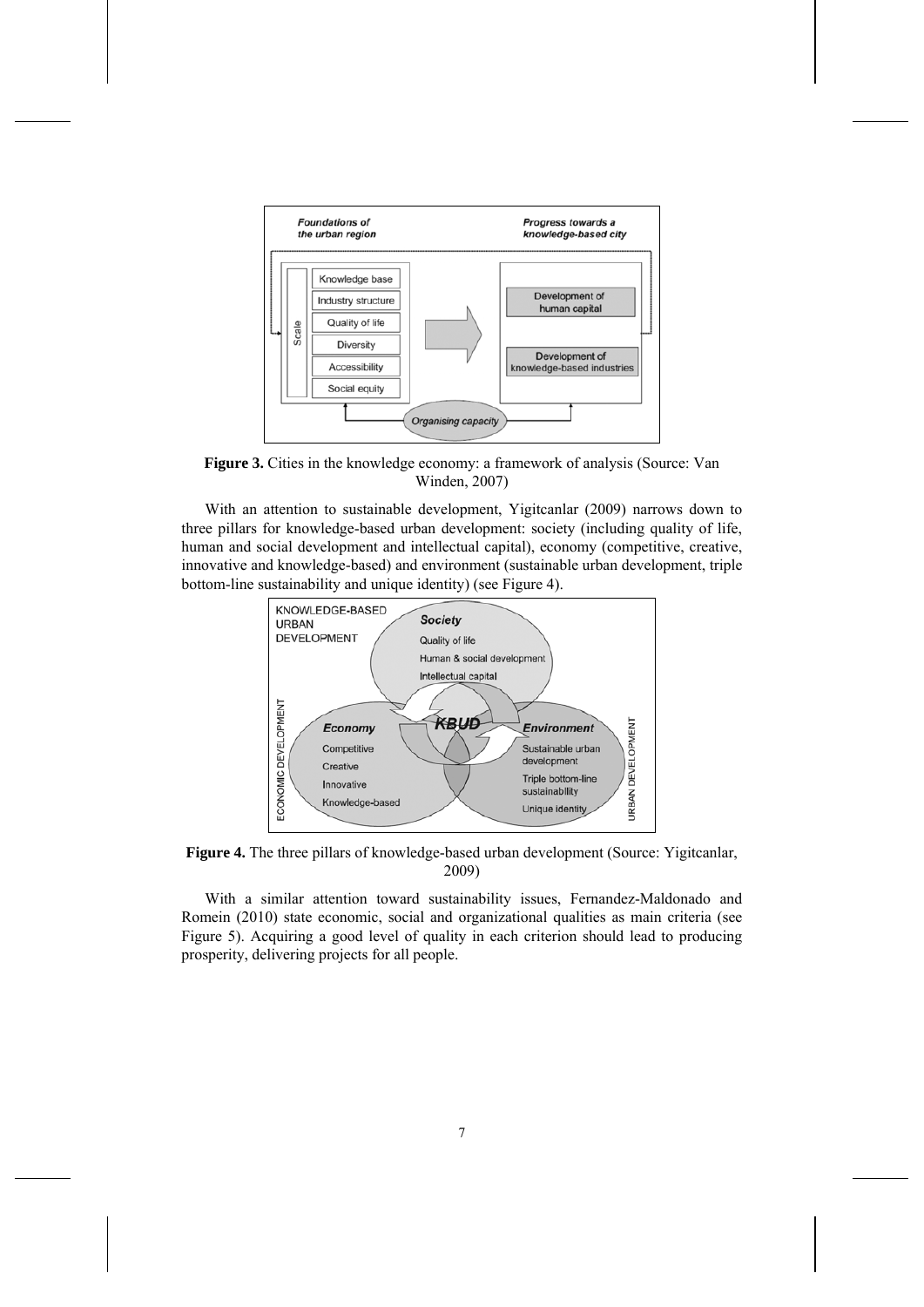

**Figure 5.** A conceptual framework for sustainable development for cities in the knowledge economy (Source: Fernandez-Maldonado and Romein, 2010).

Besides the academic studies on the necessary conditions for knowledge cities, many cities have also launched initiatives that are labelled as Knowledge Cities, which follow a wide scope of approaches to achieve their goals. In practice, however, most of these initiatives are still focused on the development of spatial business-oriented strategies, as Technopoles, hoping to eventually evolve into a distinctive Knowledge City (Martínez, 2006).

## **3 From theory to practice**

Putting such comprehensive frameworks into practice is not such an easy endeavour. Many former industrial centres have embraced Knowledge City or Creative City initiatives as a way to deal with their problems of economic reconversion. But this requires much more than only re-branding themselves into fashionable slogans. The main question is how have these new notions been translated into policies?

At European level, the Lisbon Agenda does not specifically support creative city development: "it strongly emphasizes knowledge and innovation, but not creativity as the link between." (Trip, 2009:14). At national and regional level, technological innovation is also the main concern in most economic policies.

At local level there is more attention to these issues, however. But even if cities may elaborate a comprehensive and balanced approach, the implementation of this kind of strategies is generally based on business-oriented interventions. In the Netherlands, where Florida's message was particularly well received at local level, Kooijman and Romein (2007) examined the implementation of the creative city concept in local urban policy. They concluded that despite the growing awareness of the importance of cultural and creative aspects among city officials, "the implementation of Florida's ideas has remained limited in the urban policy of the four largest Dutch cities. … Instead, the policy core lays most emphasis on giving explicit, direct support to businesses and creating a 'business climate', as opposed to a 'people-climate'." (2007:32-33).

This economic orientation occurs because the hard infrastructure (airports, digital links, high-tech spaces) can be established almost anywhere, but the establishment of the 'soft' infrastructure – an environment conducive to creativity – is a lengthy and slow process without guarantee of success (Baum, et al., 2008). Many of the elements of creative cities remain imprecise and as such difficult to achieve in practice. How to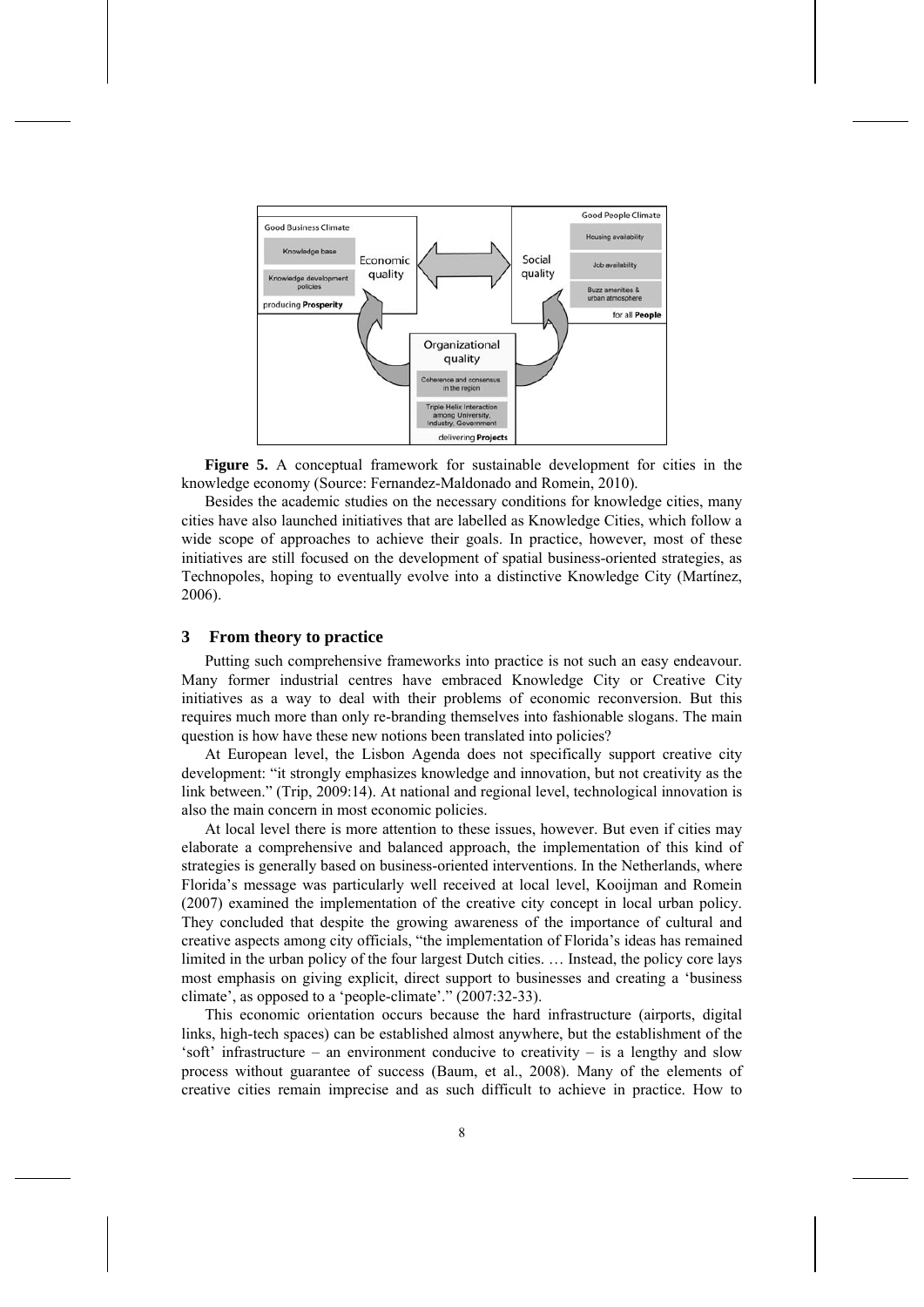capture and measure the "intangibles" associated to creative milieus such as tolerance, identity, authenticity, image, atmosphere, etc.? The main advocates of the creative city notion have not given a special emphasis on how to put their ideas in practice (Kooijman and Romein, 2007). While Florida (2002, 2005) tends to repeat the advices given in 1961 by Jane Jacobs, he does not really address how his ideas actually work in practice (Trip, 2007).

Besides the elusive nature of the elements linked to the creative city strategies, there are two other issues which pose specific problems for the urban practice, especially in those cities and regions which do not possess strong assets for knowledge-based development. These concern the proper urban scale, and path dependency.

Baum et al. (2008) have posed a relevant question regarding the possibilities of success of lower-tier cities in the knowledge economy. With evidence from Australian cities, they show that creative cities cluster settle in major metropolitan regions (Sydney, Melbourne and Camberra). Urban concentration is not only promoting the growth of the creative industries, but also an important element promoting local specialisation. "Generally speaking, geographical concentration and local specialization are highly present in newer or more innovative activities, or those that depend on hard-to-imitate skills or knowledge." (Storper, 2010: 2028). In this context, smaller cities have greater difficulties.

Another thorny problem is for those cities without a strong tradition on industrial production or creative activities. Path dependency means that once local economies get a critical mass in a certain specialization, they get a self-reinforcing structural character. Evidence from industrial areas shows that their growth may also be driven by fortuitous events. But there is no clarity about how to get into this development path (Storper, 2010). This theoretical uncertainty has also important implication for the planning practice in less advantaged cities and regions.

The next sections show the case of Eindhoven, a Dutch city which has had a singular success reinventing itself and by combining its technological base with the creative design sector.

#### **4 The reinvention of Eindhoven as a knowledge city**

The Netherlands belongs to the most economically advanced countries of the western hemisphere, and has strong assets in the transition toward the knowledge era. It has a very open economy, in which knowledge-intensive economic activities constitute a large and growing proportion. The Dutch population is highly urbanized and internationally oriented, and has a high education level. Its universities enjoy a good reputation at international level. The country also enjoys a well-developed ICT infrastructure and is among the best digitally connected countries of the world.

The Netherlands' largest concentration of high-technology firm is remarkably located outside the Randstad, the largest urban network of the country, which includes the four largest cities: Amsterdam, Rotterdam, The Hague and Utrecht. It is located in the Eindhoven region. The city of Eindhoven is the fifth largest city of the Netherlands (209,172 residents in 2007), located in the province of North Brabant, close to the borders with Belgium and Germany. At approximately 100 km of the Randstad, Eindhoven is the leading city in the second largest urban network, Brabantstad (see Figure 6).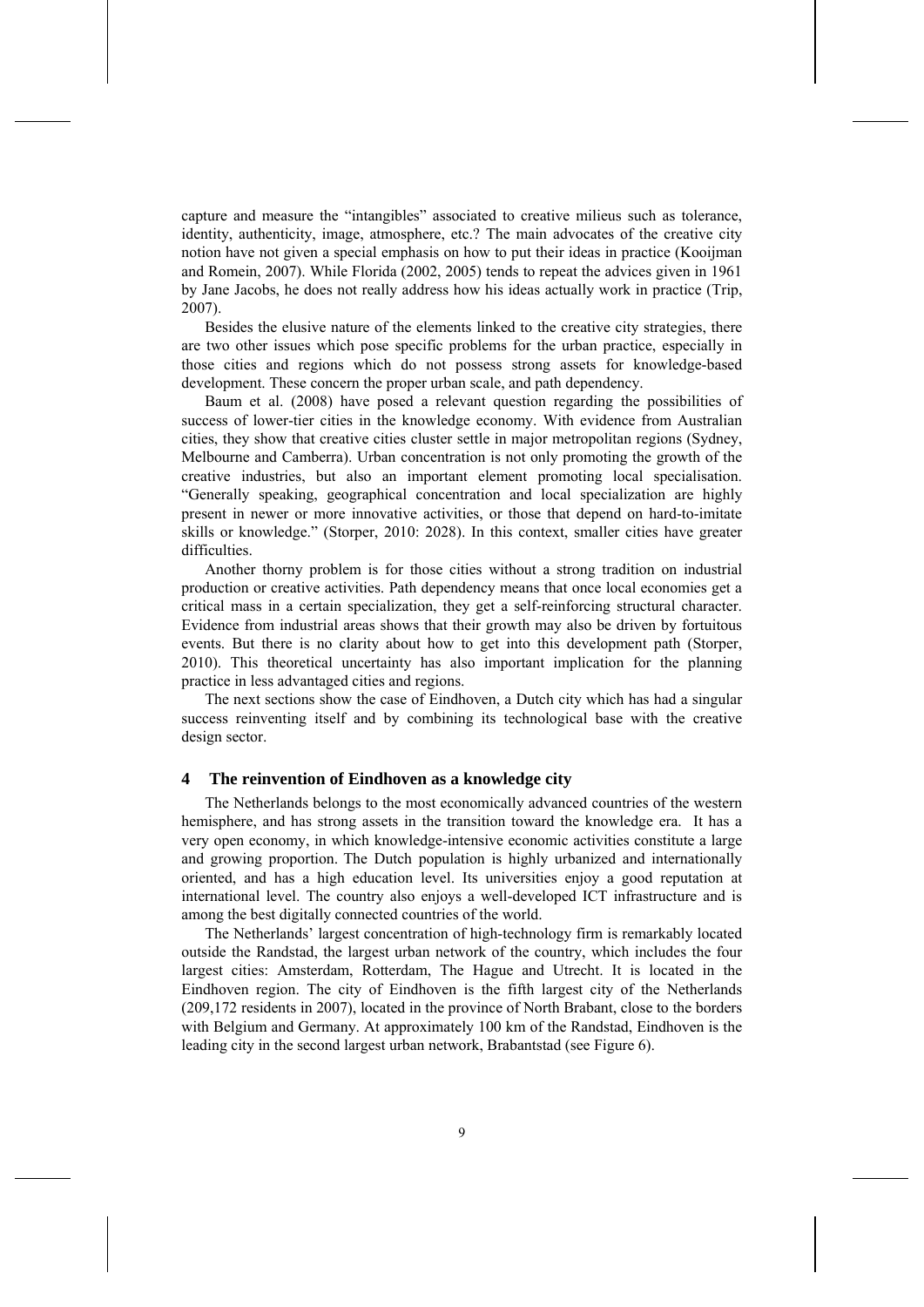

**Figure 6.** The location of Eindhoven and main cities of the Netherlands

Thanks to an active regional partnership between companies, knowledge institutions and governments, and the presence of research labs – such as those of Philips, TNO and Eindhoven Technical University – Eindhoven has become the Netherlands' most important place for technology innovation. In 2004, the Dutch government appointed it as national 'Brainport', the main location for the development of a regional innovation system (Ministerie van VROM, 2005), which provides it with additional public funds, granted with the objective to strengthen the Netherlands as a dynamic and competitive economy.

## *4.1 Industrial origin and evolution*

By Dutch standards, Eindhoven is a relatively young city. Eindhoven's industrial development at the beginning of the  $20<sup>th</sup>$  century was driven by a local firm: Philips Electronics, which settled there in 1891. Philips' economic success made the city expand rapidly. Currently, Eindhoven still shows a decentralised pattern due to its origins in 1920, when five neighbouring villages were incorporated as suburbs.

Although its economic base has grown and diversified, Philips is still a dominant firm in Eindhoven, which is why it is still known in the Netherlands as Philips company town. Eindhoven calls itself the City of Light (*Lichtstad*) after Philips' initial business: a factory for incandescent lamps. With the hardware production sections and laboratories of Philips Electronics and other important electronic firms, Eindhoven scores the highest on hightech industry employment and R&D activities in the Netherlands.

After the war, Eindhoven developed into the most important industrial centre of the Netherlands. As many other industrial centres, it was affected by a process of deindustrialization since the 1980s, which caused job losses in the city and the whole region. Philips declared 6000 workers redundant, and DAF (vehicle manufacturer) 2500, while other firms closed, what deeply affected the region's economic situation.

The process of restructuring of the regional economy was developed with the support of successive regional programmes. The first was the Stimulus programme (1993) for job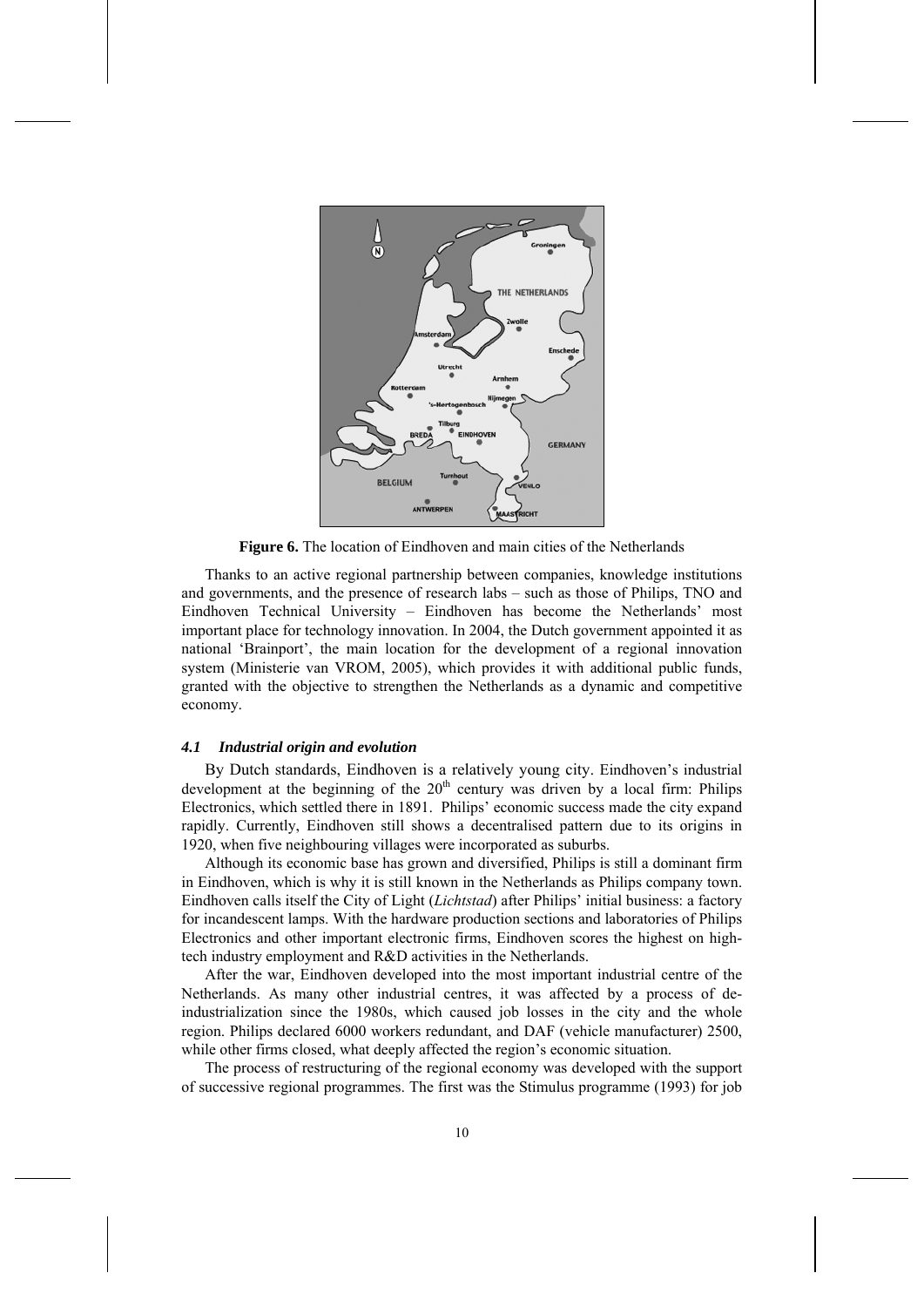creation and strengthening of the industrial fabric, partly funded by the European Union. To face the industrial downturn, a regional approach was sought, in which Eindhoven worked together with other municipalities in the region. "The 34 municipalities in the Eindhoven region matched the European subsidies with a contribution of 11.50 Dutch guilders per inhabitant per year to create jobs in the area. Such a high municipal contribution to regional cooperation is unique in the Netherlands." (Van der Veer, 1998:42).

After Stimulus finished, the main regional stakeholders – in government, industry, and research and education – decided to cooperate closely with the objective to continue with the process of transition of Eindhoven's traditional industries toward into a knowledge-based and high-tech centre. In 2001, the Horizon programme replaced Stimulus, focusing on industrial innovation, reduction of shortages of skilled labour, diversification of the knowledge industry, and international branding. These two programmes produced a significant economic restructuring and economic recovery, upgrading its industrial structure to make it more high-tech and in line with its knowledge base.

The current structure of the regional economy consists of a few large firms – such as Philips, DAF and ASML (a joint venture of Philips and ASM International dedicated to electronics) – working closely with medium- and small-scale suppliers of specialized knowledge and design, and knowledge institutes. In Eindhoven only, the numbers of firms, institutes and jobs increased with one-third to a half between 1995 and 2000, and has increased a bit further in more recent years.

One of the best assets of Eindhoven is its organizational capacity, embodied in the high synergy between business, university and local government (Fernandez-Maldonado and Romein, 2010). The so-called triple helix is a very positive feature of this city-region, in which "personal and institutional networks are very dense; there is a shared feeling of local pride and identity." (Van Winden et al., 2007: 542). This close collaboration between the main regional stakeholders has been institutionalized in the Foundation Brainport (Stichting Brainport). This has elaborated an ambitious and comprehensive programme, "Brainport Navigator 2013" (Stichting Brainport, 2005), whose mission is to promote economic and social development toward a high quality of life for people in the region and, through this, to achieve a sustainable and globally competitive region.

This programme has replaced Horizon, and aims to the development and completion of the value chains of spearhead sectors. These are life-tech (life sciences, medical technology), high-tech systems (ICT, micro-electronics, nanotechnology, automotive and mechatronics) and creative industries.

## *4.2 Eindhoven's position in the knowledge economy*

Confronted with the challenges that cities have in the knowledge economy, Eindhoven has many advantages but also some clear disadvantages. According to the typology elaborated by van Winden et al. (2007) for European cities in the knowledge economy, Eindhoven is considered a Star Nicheplayer. This typology considers two main criteria to define typologies of knowledge cities: urban scale and progress towards the knowledge economy. The Star Nicheplayer qualification of Eindhoven means a clear advantage in terms of knowledge base and economic base and a certain disadvantage in terms of urban scale.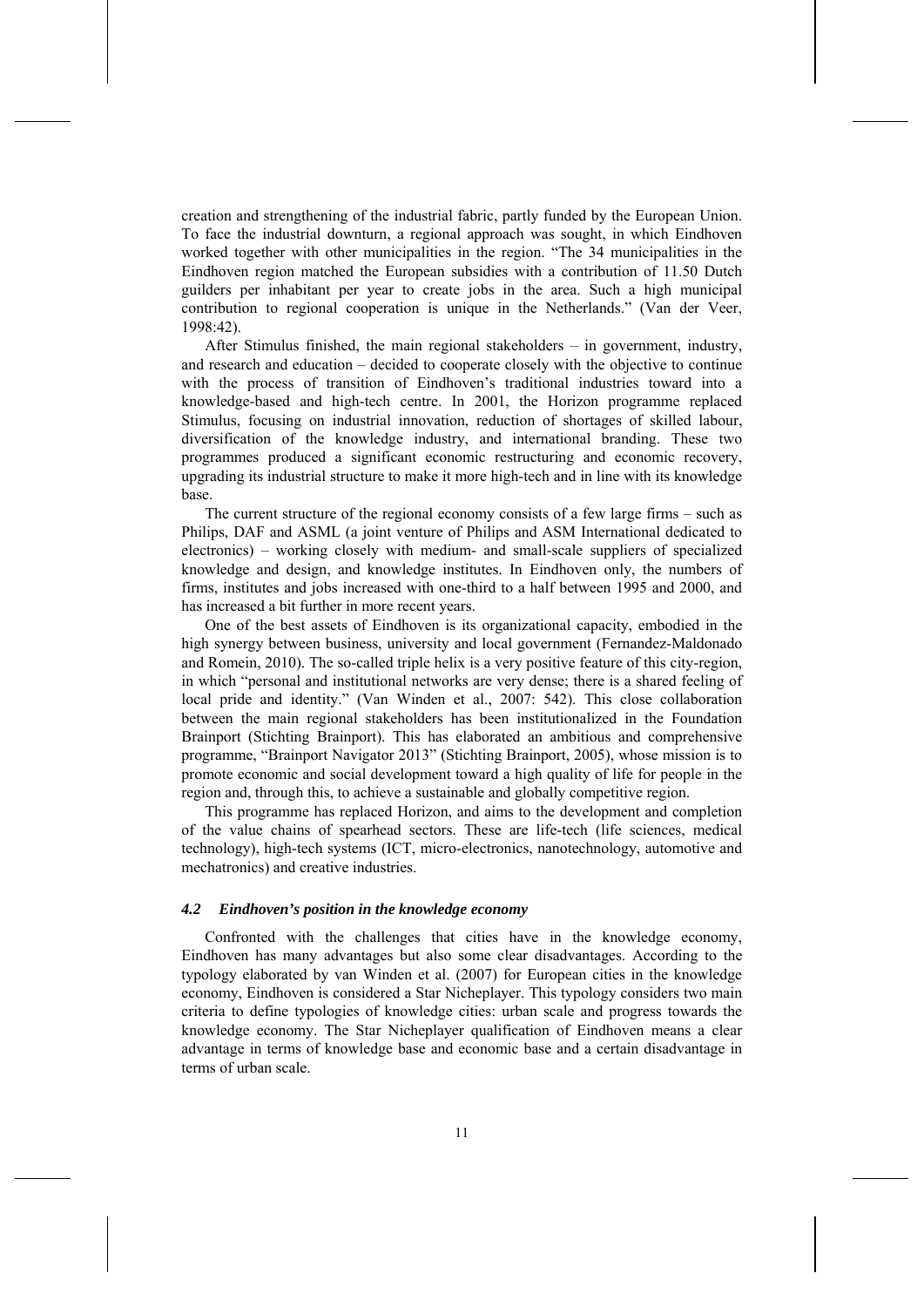Indeed, these two features characterize Eindhoven's development. On the one hand, it has great assets, due to the high quality of its industrial, economic, and knowledge base. It has the highest innovation index among the Dutch provinces. Its city-region is where most of the private R&D expenditures of the Netherlands is located (45 percent of the national R&D expenditures). Further, the level of synergy between high-level education and high-tech local firms is remarkable. An examination of university-industry coauthored research publications among the 350 largest research universities worldwide concluded that the Eindhoven Technical University (TU/e) had the largest percentage of co-authorship with industry (Tijssen et al., 2009).

Eindhoven's synergy is, however, much more than co-authored publications. "The technical university is considered highly important by local high-tech firms as a partner for contract research and as a supplier of new staff and trainees. Also, it is the cradle of new businesses and start-ups. The environment for these new firms is favourable, as the urban region has a rich pool of potential clients, suppliers and dedicated service providers. Several well-functioning business support networks are in place, with active participation of the local technology sector and academic institutions." (Van Winden et al., 2007: 538).

On the other hand, Eindhoven has evident problems related to its modest urban scale and its location outside of the Randstad. In the knowledge economy proximity matters for access to and exchange of ideas. But Eindhoven does not possess the advantages of agglomeration required for attracting creative sectors. The 125 km that separates it from Amsterdam are not much, which is why some creative people that work in Eindhoven decide to live in Amsterdam. Furthermore, in the Netherlands, Eindhoven has the image of a provincial city, due to its development from several villages. This is also because its city centre lacks the historic architectural heritage that characterizes most Dutch cities, which constitutes an additional constraint to attract creative workers.

#### **5 The marriage of technology and design in Eindhoven**

In the knowledge era, the synergy between technology and design has become crucial for international competitiveness. Economic growth does not only depend on high technology, but also the ability to incorporate cultural knowledge and design distinctiveness into products and services. The awareness of these new economic trends has led to attempts to combine technology and design not only at the level of the urban economy but within the high-tech sector itself. A gesture that illustrates this design orientation was done in 2004 by Philips Electronics, when it decided to change its traditional motto 'Let's make things better' – which referred to technical innovation – into 'Sense and Simplicity', which refers to those "soft aspects" of everyday life.

The new orientation of the Eindhoven city-region's economy stems from the deep awareness of its own strengths and weaknesses. Eindhoven's technologically advanced production industry is very much export-oriented. Its export orientation and specialization makes it vulnerable to the usual fluctuations of the global economy. To tackle these issues, the production structure has been gradually diversifying. The existing clusters strive towards the completion of their value chains. This means a R&D starting point, but also includes the design, testing, producing, marketing and distribution of advanced goods.

The concept of design in Eindhoven is, then, a comprehensive notion that includes industrial design, artistic design, as well as the design of innovative ways to tackle their own development problems. The orientation toward the creative sector in Eindhoven has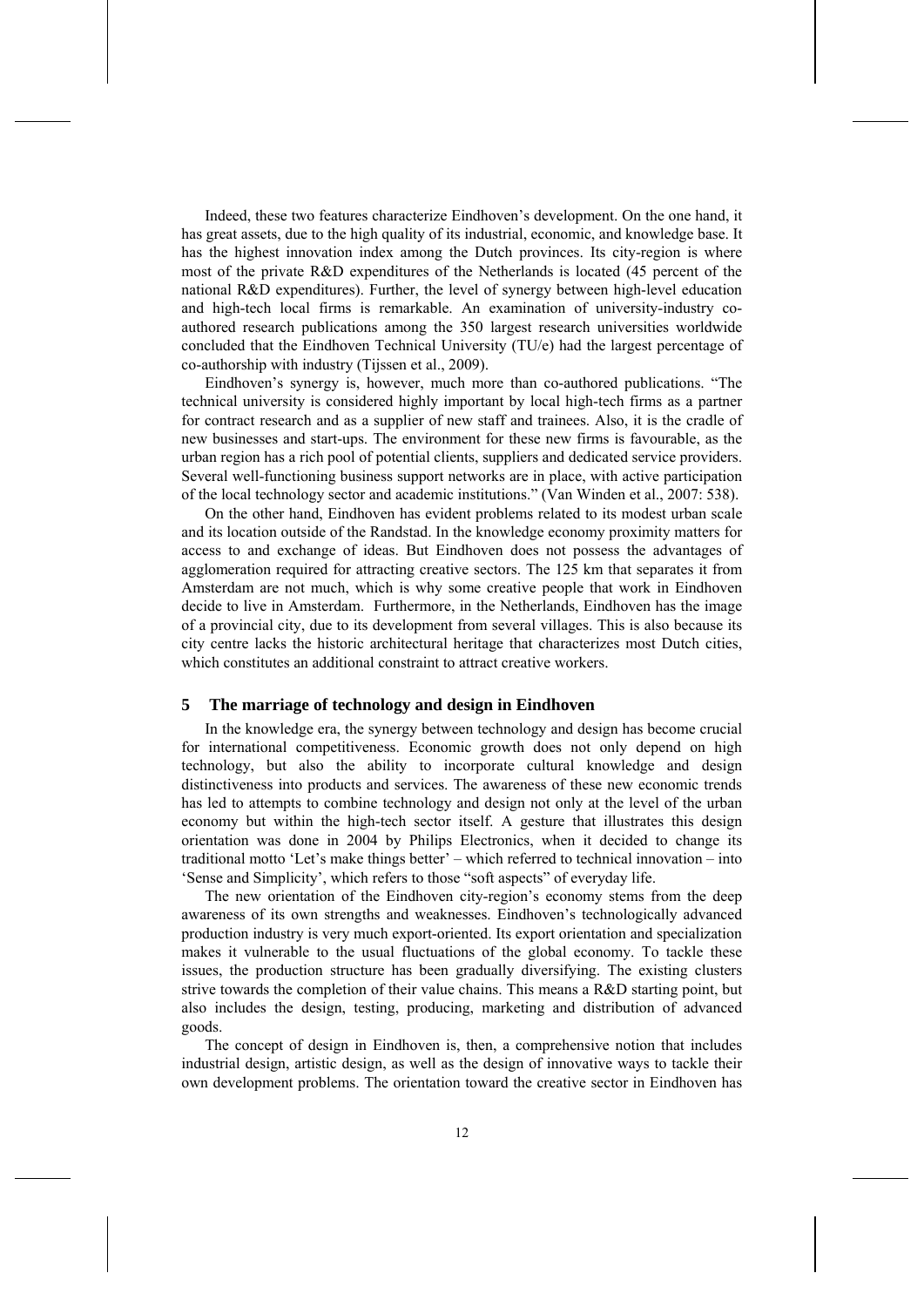not been the fruit of fashionable urban trends that may be valid in large metropolis, but difficult to implement in different contexts. Eindhoven's design orientation is a necessity coming from its endogenous economic development and as such it has a certain tradition.

Two design institutions of international prestige constitute solid foundations of Eindhoven's design orientation. The first is the Design Academy Eindhoven (DAE), the former design school of Philips, *alma mater* of the most well-known Dutch designers, and where many prestigious designers teach. Recently, the Ministry of Culture has granted the Design academy a monetary prize as one of the three institutions of 'international excellence' in the Netherlands. The second design asset of Eindhoven is precisely Philips Design, the design department of Philips Electronics, which is one of the largest and longest-established design organizations in the world. It counts with more than 400 workers which work not only for Philips but also for other prestigious brands as Nike, Levi's, Orange and Securitas (Van de Sande, 2005).

Another asset in this option for design is the consensual character of this orientation. Local government, educational institutes and firms in Eindhoven agree with this strategic shift toward design, so the changes required for this orientation have developed at the level of institutions, which are now delivering concrete spatial interventions.

## *5.1 Organizational changes*

There are many public and private efforts of stakeholders to support the design orientation of Eindhoven, trying to link Eindhoven's national and international image with creative design. However, the city does not try to do it by attracting designers with cafés and discotheques, but, more seriously, by showing the other side of design: designers, processes, links with technology and innovative materials, and good communication. "Policy makers, business sector, the Technical University, TNO Industry, the Design academy, everybody in Eindhoven invests in the design dance" (Van de Sande, 2005: 3).

The largest projects are coordinated by Design Connection Brainport, the agency of the Brainport Foundation in charge of giving an impulse to the dynamics of the design sector. The local business sector, the creative industry, and knowledge institutes work together in this agency for the implementation of the programme 'Design in Brainport 2005 – 2010'. Its mission is to reinforce the position of Eindhoven's city-region in the field of design in combination with technology. Design Connection Brainport manages several projects in three main areas (Design Connection Brainport, 2010):

- get connected aimed at giving designers, firms, technology institutes, and market partners the opportunity to meet and develop new ideas for innovative products;
- get noticed aimed at showing the design strengths of the region at international level; and
- get support aimed at assisting design starters on their way to entrepreneurship.

An important activity under the umbrella of the Design Connection Brainport is the organization of the Dutch Design Week (DDW), for the ninth time in 2010. This is an annual nine-day event to show Dutch design and Eindhoven design to the world. The DDW hosts lectures, workshops, fashion shows, seminars, and design exhibitions. These include the Graduation projects of the Design Academy Eindhoven, and the award ceremony of the Dutch Design Awards (DDW, 2010). The DDW attracts an international audience that grows every year.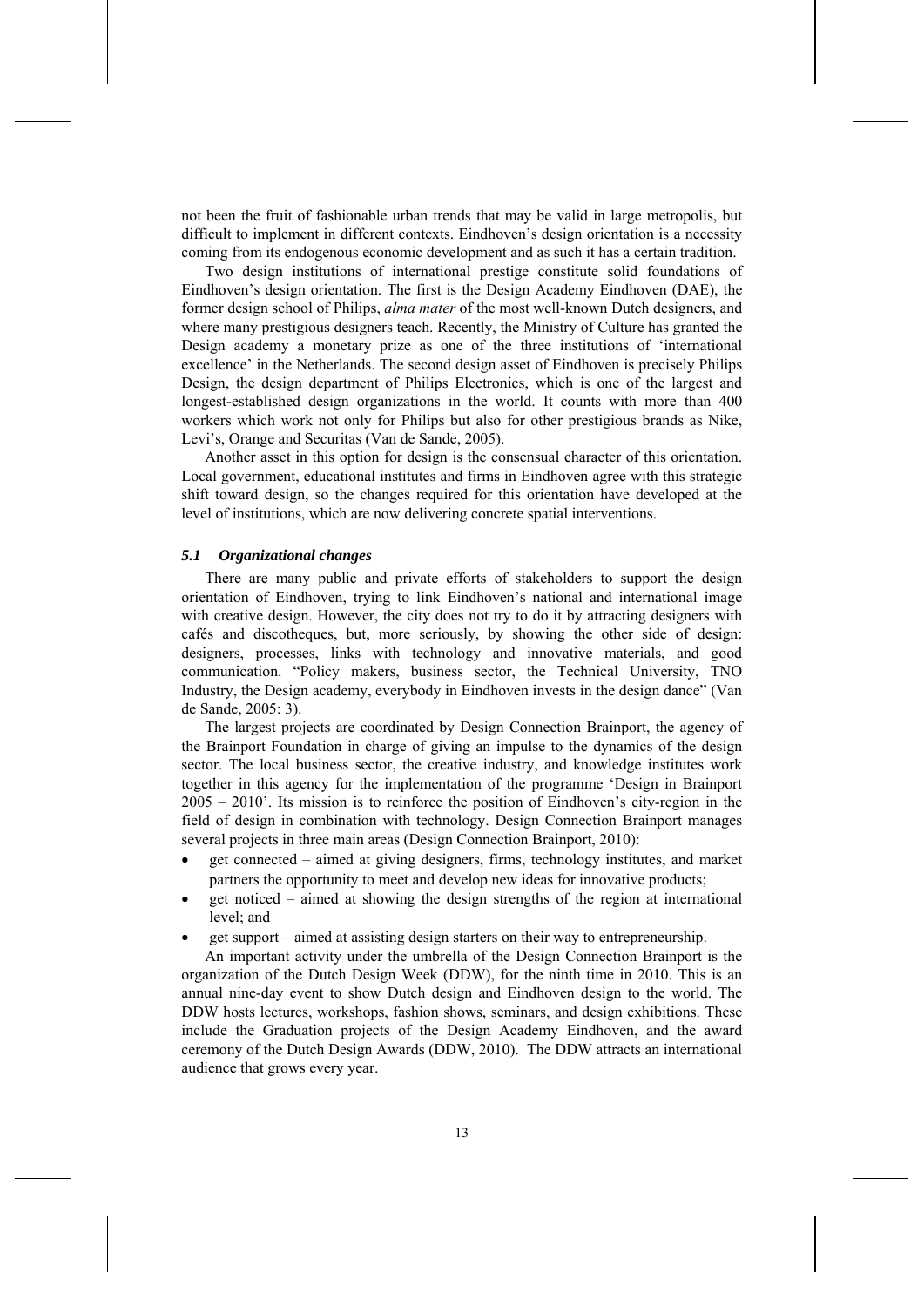Another important supporter of design activities in Eindhoven is the Foundation ALICE, Creative Connection Eindhoven. This is a local lobby group for the creative and cultural industries which emphasizes the technology-design synergy. In 2003, a study on the creative sector was conducted in the Eindhoven region at the initiative of ALICE. It found that the creative industries provide employment for at least 30,000 people (8% total regional employment), while the construction sector employs 7% and the education and ICT sectors provide 5.5% of jobs each (ALICE, 2010).

ALICE provides information – mainly through electronic media – about the many other design and creative initiatives as well as about design education, clusters, festivals, organizations, subsidies and support, and European art spaces. Main subjects are architecture, art, writing and publishing, film and video, (leisure) software, music, television and radio, performing arts, advertising and industrial design.

The Eindhoven Council, on the other hand, has also developed a cultural policy, "Total culture" (Cultuur totaal), launched in 2008. "Total culture encourages the contribution of culture to the top position of the city, accommodates talent and brings broad social groups in contact with art and culture." (Commissie Cultuur Totaal, 2010:3). The council decided that art, music, design and urban activities would be the spearheads of the cultural policy.

## *5.2 Socio-spatial transformations*

Eindhoven eagerly wants to attract creative people and visitors with a good quality of place. Despite its lack of urban atmosphere, the region has an attractive regional landscape. In 2005, the Architecture Centre Eindhoven (ACE) organized "Eindhoven SUPERvillage" – an exhibition, a publication and several workshops – (ACE, 2005). Its objective was to identify the most adequate residential environments to make Eindhoven an internationally competitive region. They recommended strengthening the existing characteristic of the regional landscape, combining a gradual scale of urban and rural environments in a fine-grained network of medium-sized towns, villages and open land.

But the centre still struggles with its provincial image and the lack of architectural heritage. An attempt to change this image is formulated in '*Eindhoven as a city with an attractive heart*' policy. This is one of the four spearheads of the city's vision for its future development, which aims to attract mobile investment capital and skilled knowledge-workers, and to retain young people after graduation (Gemeente Eindhoven, 2004b).

Eindhoven may not have a rich medieval past, but it has a rich industrial past, which in the current economic context is also regarded as a valuable asset for quality of place. Therefore, the spatial strategy has been to redevelop the city centre and to reuse the Philips' obsolete factory buildings for residential and cultural purposes. The new living spaces will bring to Eindhoven the "urban atmosphere" that it needs.

The transformation of Eindhoven has been developed in three phases. The first one was the redevelopment of the Stadhuis (Municipality) and its surroundings, to provide them with more urban quality. The second phase consisted on the renovation of the White Lady (Witte Dame), a large (white) building in the centre of Eindhoven. The White Lady, built in the 1920s, used to accommodate Philips' factory of incandescent lamps, the initial business of Philips. It is an emblematic building for the city and its residents, due to its former use – the origins of the city development – and because its "Light Tower" dominates Eindhoven's urban landscape.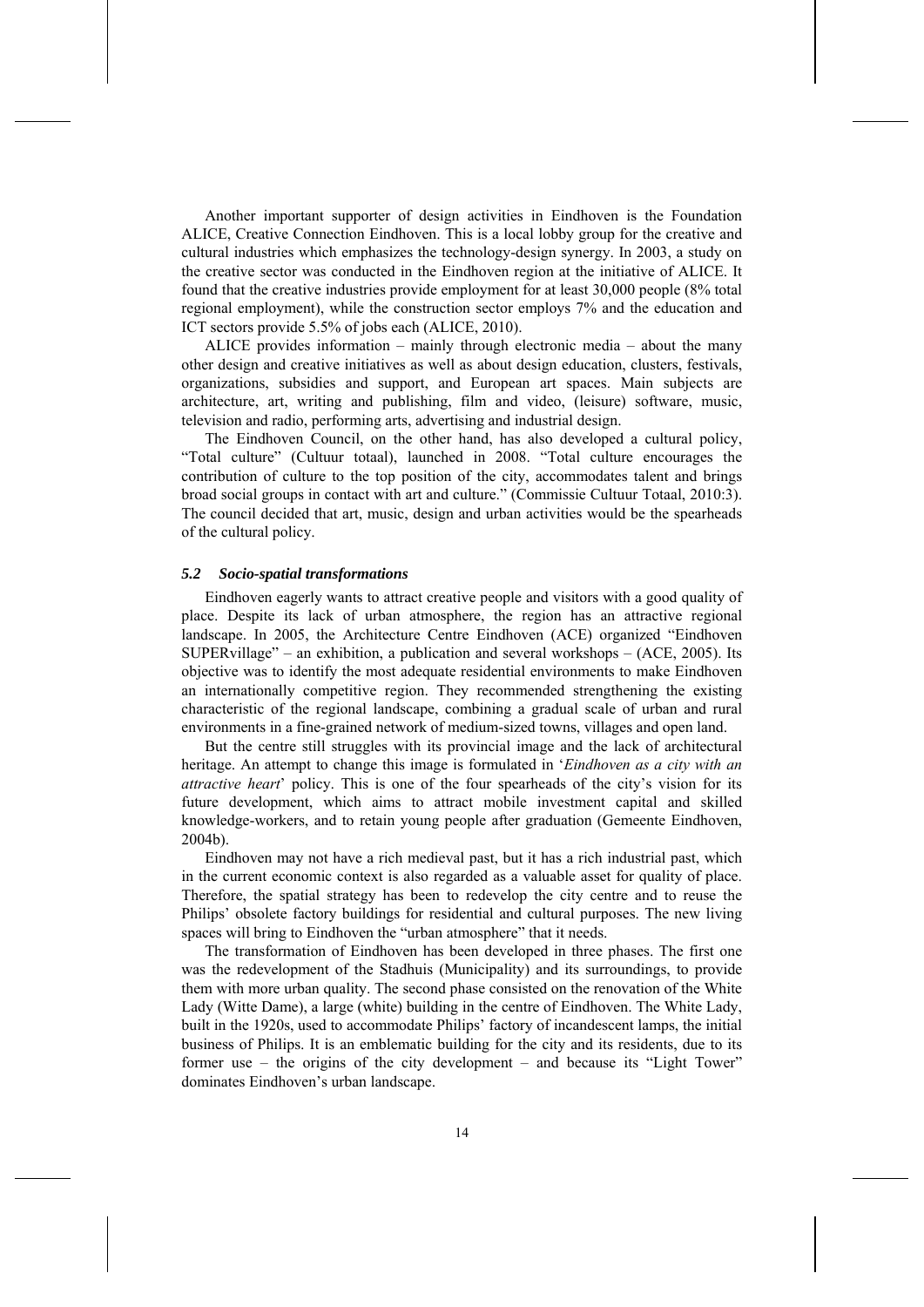As a result of the de-industrialization process, the building became empty in the 1980s. It was saved from demolition by artists and designers who made a redevelopment plan which stated that the main functions should be related to design, ICT or culture. In this way, the most important design icons of Eindhoven, the Design Academy and Philips Design were accommodated in the White Lady (see Figure 7).



**Figure 7.** The White Lady and its Light Tower (Own archive).

The third phase, currently developing, is the most spectacular. It concerns the reuse of Strijp-S, an industrial area of 27 hectares close to the city centre, which began in 2004. The entire area used to be part of the Philips industrial complex, a forbidden area for those who did not work there. The regeneration of Strijp-S is turning the area into a mixed-use complex of residential  $(2500-3000 \text{ dwellings})$ , 90,000 m<sup>2</sup> of office space, and 30,000 m<sup>2</sup> of commercial, cultural and leisure facilities. The redevelopment of Strijp-S is also the fruit of cooperation between private and public partners. Park Strijp Beheer is the developer, in which the municipality and Volkers Wessels construction firm participate (Van Geel, 2009).



**Figure 8.** Strijp-S, the former Philips complex (Source: Strijp-S, 2010)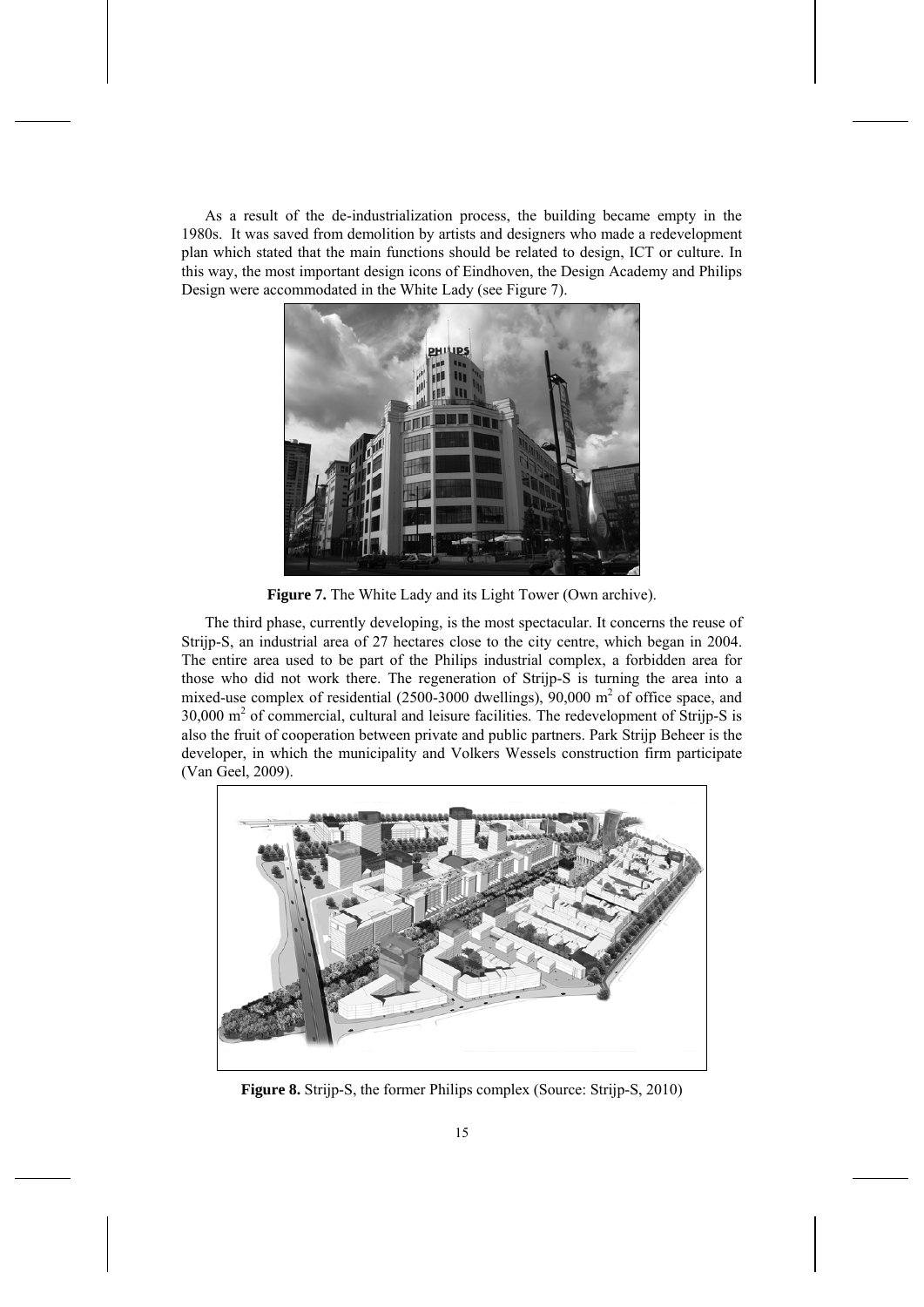The Clock Building (Klokgebouw), is another emblematic building of Eindhoven, which was assigned to the function of "culture factory" due to its large-scale halls that provide great spatial possibilities. It has been the first phase of the transformation of Strijp-S and it currently accommodates more than a hundred creative businesses. Woonbedrijf, a local housing corporation, is now offering 198 dwellings – most of them for rent – in the E area along the Kastanjelaan. The building activities began in June 2010. Furthermore, TRUDO has plans to offer "industrial lofts" in the SAN and SBP buildings.

Another historic building of Strijp-S that will be renovated is the old Philips' NatLab (Natuurkunde Laboratorium/Physics laboratory), opened in 1922, and where Albert Einstein worked as guest. In this building, the Queen Wilhelmina gave her first radio speech in 1927 (Van Geel, 2009).

Strijp-S has several ambitious initiatives (see Figure 9). One of the most interesting is Light-S linked to Eindhoven's City of Light motto. Strijp-S aspires to become a unique environment to show the role of public lighting and the latest innovations in the field to the visitors and residents. The new lighting solutions will create experiences that are related to the individual characteristics of the area. Light-S is a collaboration of Park Management Strijp, NRE Network and the City of Eindhoven, in which Philips Design designs the lighting. (Strijp-S, 2010).



**Figure 9.** The main initiatives of Strijp-S (Source: Strijp-S, 2010)

Furthermore, Strijp-S has become an important place for events, concerts and festivals. It is an important place for the Dutch Design week, but also for Flux/S, an annual international art festival, and STRP, an annual festival linking art and technology.

Besides these three important steps towards the improvement of the quality of place of Eindhoven, the municipal department of Art and Culture has developed the concept 'Eindhoven laboratory city'. Among the different initiatives, it includes efforts to acquire empty buildings and to make these available for starting businesses in the creative and cultural sector (Gemeente Eindhoven, 2004a).

But private initiatives are also providing accommodation and work space for artists and students. In December 2008, the HCZ building, another former Philips building which was vacant, was occupied by a group of young artists with the idea was to use the building not only for residential purposes but to convert it into a huge cultural stronghold. The organizers then followed a strict selection procedure to avoid persons that might use the building for other uses that would not combine with the cultural purposes. There are now 120 users of the 360 rooms  $(11,000 \text{ m}^2)$ . The users – students of the Design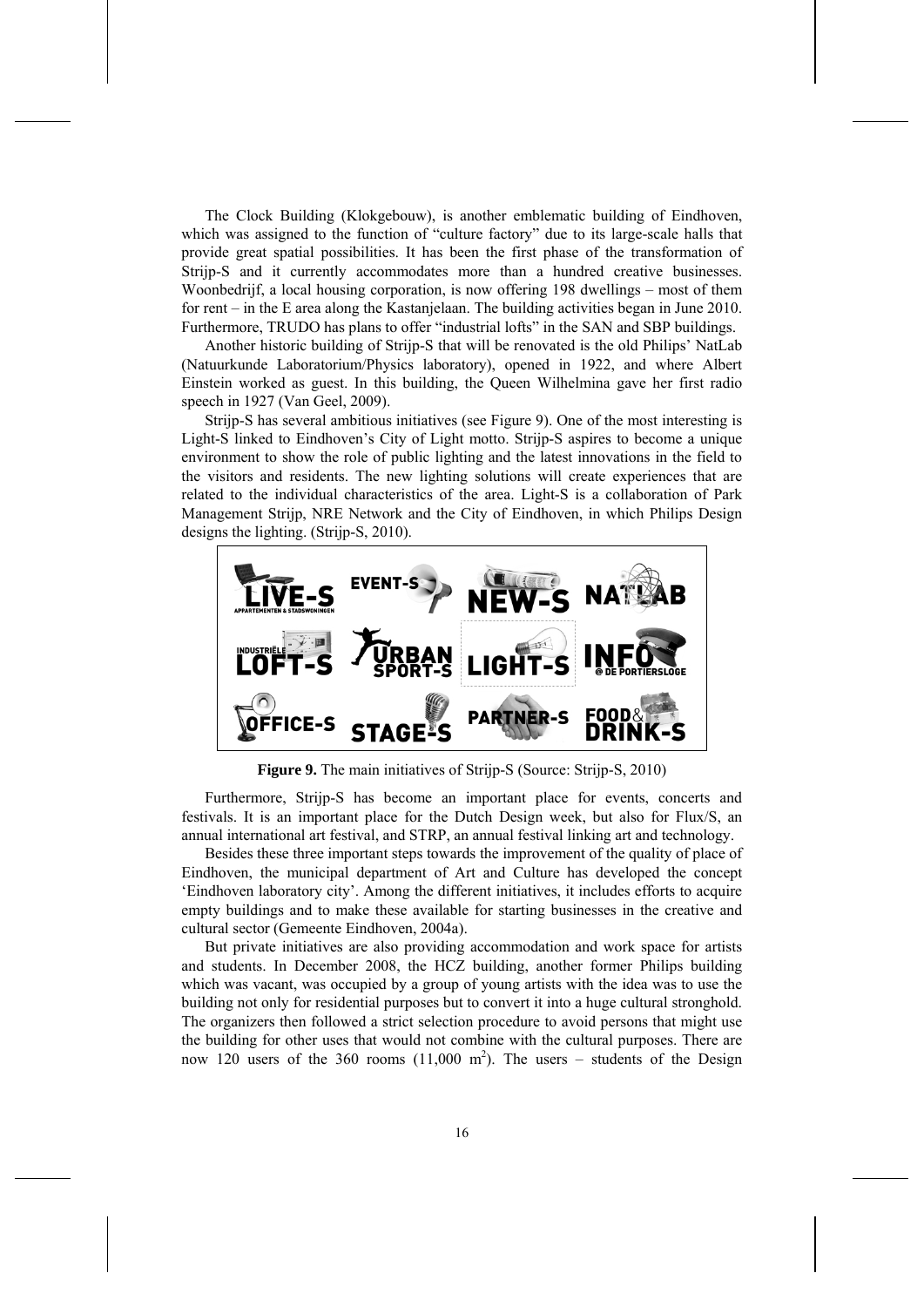academy, of the Technical University, artists of different disciplines and some families – are well organized and pay a low monthly fee for maintenance (de Graaf, 2009).

These different initiatives, at regional, local and neighbourhood scale, show that the aim of turning Eindhoven into a city that properly receives and attracts the creative sector is shared by all sectors of society. As such, it has great possibilities to succeed.

## **6 Conclusion**

In the last years, knowledge-based urban development strategies have attempted to implement policies which give attention to both economic and socio-spatial aspects of city growth and development. However, some of the elements related to the socio-spatial aspects are difficult to implement in practice. To change and improve the "urban atmosphere" of a city in order to become attractive to creative workers is not only a matter of improving the commercial and entertainment functions of the city and branding it as creative. The practice shows that this should be the matter of a long-term strategy supported by all sectors of society.

This is precisely the case of Eindhoven, whose efforts in that direction are highly commendable. Eindhoven's strategy and corresponding projects and initiatives to make the city a design capital are not the fruit of top-down decisions, but are firmly embedded in dense and close networks among stakeholders from the different elements of the Triple Helix. Eindhoven has experience in overcoming its own problems, and was able to reinvent itself as a high-technology region after de-industrialization processes deeply affected its economy in the 1990s and 1980s. This has given stakeholders and residents the necessary confidence and experience to undertake new endeavours, such as the orientation to the creative sectors.

Despite their natural modesty, residents and stakeholders of Eindhoven exhibit a regional pride that motivates them to cooperate towards their clear and common objective to make Eindhoven a 'top-technology and design region". The interviews with the different stakeholders rapidly revealed their awareness of the region's strengths and weaknesses in the new economic context. Design is widely considered as the instrument to improve the local knowledge-based development. There is a clear consensus about the position and ambitions of Eindhoven within this new context, a fact which has facilitated the orientation toward the design direction.

Eindhoven has put an enormous amount of energy to implement urban projects that are gradually improving its attractiveness and "urban atmosphere" by mixing residential, work and cultural functions. At the same time, the agencies and organizations in charge to put Eindhoven in the map of design at national and international level and to link the creative sector with high technology have done a good job.

Thanks to the multiple public and private efforts, Eindhoven is gradually becoming an international attraction point in the field of design. It has a dense network of associations and organization dedicated to link technology and design. Local stakeholders note that students of the Design academy do not immediately leave the city as in the past (Van de Sande, 2005). The share of workforce in the creative sector in Eindhoven has increased, being among the highest in the ranking of Dutch cities (Marlet and van Woerkers, 2007). This suggests that, despite that this is a slow and difficult process, the strategic orientation towards design has already achieved an own development dynamic in Eindhoven.

The case of Eindhoven can serve as inspiration for other cities and regions with similar characteristics. But to implement the lessons learned from the Eindhoven case in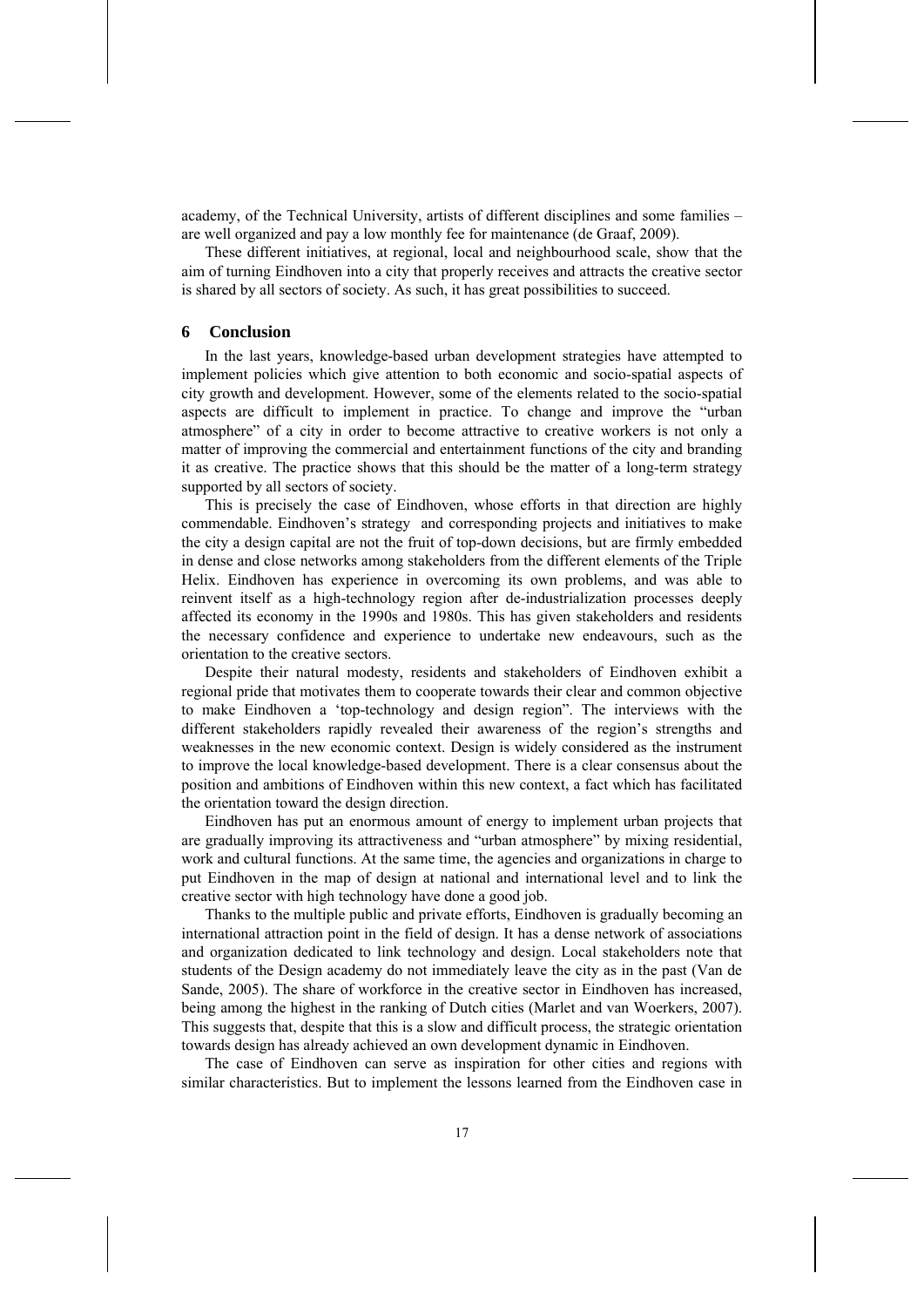other realities, however, a special care should be given to other indispensable elements of Eindhoven's success story, such as the strong regional identity and the organizational qualities of the region.

## **References**

- ACE (2005) *Eindhoven SUPERvillage*. *Plan de campagne.* Retrieved 28 September 2008 at: http://www.archined.nl/nieuws/eindhoven-supervillage-plan-de-campagne/
- Acemoglu, D., Johnson, S., & Robinson, J. A. (2005). Institutions as a Fundamental Cause of Long-Run Growth (Vol. 1, pp. 385-472). Elsevier.
- ALICE Creative Connection Eindhoven (2010) *Over ALICE*. http://www.aliceeindhoven.nl/index1.php?content\_id=443
- Amin, A., & Thrift, N. (1992). Neo-Marshallian Nodes in Global Networks. *International Journal of Urban and Regional Research*, *16*(4), 571–587.
- Amin, A., & Thrift, N. (1995). Globalisation, institutional 'thickness' and the local economy. *Managing cities: The new urban context*, *108*.
- Amin, A., & Thrift, N. (2007). Cultural-economy and cities. *Progress in Human Geography*, *31*(2), 143.
- Baum, S., Yigitcanlar, T., & O'Connor, K. (2008). Creative Industries and the Urban Hierarchy: The Position of Lower Tier Cities in the Knowledge Economy. In Yigitcanlar, T., Velibeyoglu, K., & Baum, S. (Eds). *Knowledge-based urban development: planning and applications in the information era*. (pp. 42-57) Hershey, PA: Information Science Reference.
- Castells, M., & Hall, P. (1994). *Technopoles of the world: the making of twenty-first-century industrial complexes*. London: Routledge.
- Clark,, T. (Ed.). (2004). *The City as an Entertainment Machine*. Amsterdam: Elsevier.
- Commissie Cultuur Totaal (2010). *Overwegingen van de Commissie Cultuur Totaal Eindhoven.*  Retrieved August 27, 2010 from http://www.creativeconnectioneindhoven.com/upload/pdf/ Eindadvies\_Commissie\_Cultuurtotaal.pdf
- De Graaf, P. (2009) Gekraakt voor de kunst: 360 kamers, *De Volkskrant,* 19 maart 2009, p.2.
- Design Connection Brainport (2010). Retrieved August 24, 2010 from http://www.designconnectionbrainport.nl/
- Dutch Design Week (2010). *About DDW*. Retrieved August 25, 2010 from: http://www.dutchdesignweek.nl/content.php?id=16
- Ergazakis, K., Metaxiotis, K., & Psarras, J. (2004). Towards knowledge cities: conceptual analysis and success stories. *Journal of Knowledge Management*, *8*(5), 5–15.
- Etzkowitz, H. (2003). Innovation in innovation: The triple helix of university-industry-government relations. *Social Science Information*, *42*(3), 293.
- Fernández-Maldonado, A. M., & Romein, A. (2010). The role of organisational capacity and knowledge-based development: the reinvention of Eindhoven. *International Journal of Knowledge-Based Development*, *1*(1), 79–96.
- Florida, R. (2002). *The Rise of the Creative Class and How it is Transforming Work, Leisure, Community and Everyday Life.* New York: Basic Books.
- Florida, R. L. (2005). *The flight of the creative class: The new global competition for talent*. New York: Harper Collins.
- Gemeente Eindhoven (2004a). *Visie op Kunst en Cultuur. Eindhoven innovatieve cultuurstad*. Eindhoven
- Gemeente Eindhoven (2004b). *Stadsvisie Eindhoven 1999-2010*. Stedelijk Ontwikkelingsprogramma 2005-2010. Eindhoven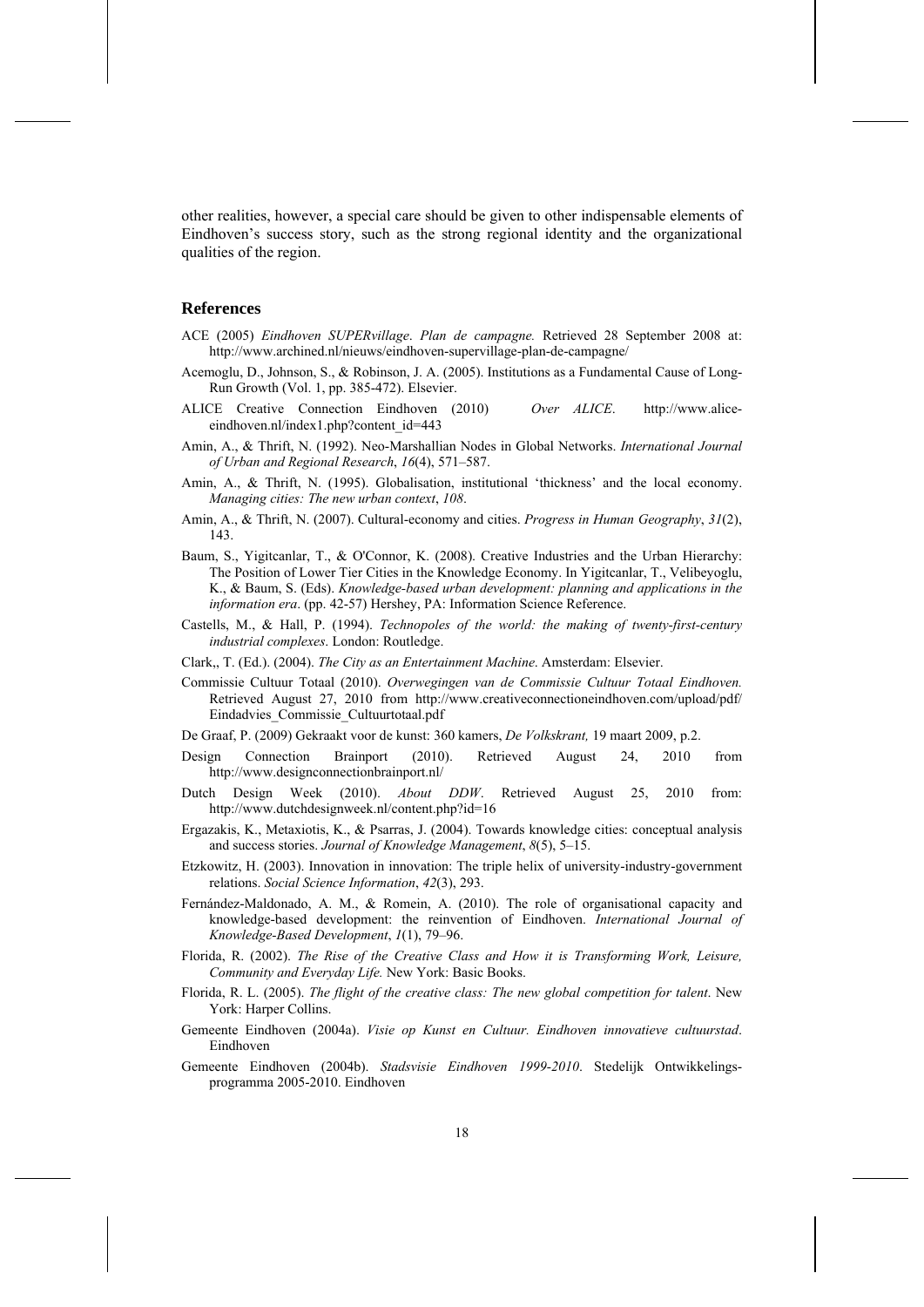- Glaeser, E. (2005). Review of Richard Florida's The Rise of the Creative Class. *Regional Science and Urban Economics*, *35*(5), 593–596.
- Glaeser, E. L., La Porta, R., Lopez-de-Silanes, F., & Shleifer, A. (2004). Do institutions cause growth? *Journal of Economic Growth*, *9*(3), 271–303.
- Glaeser, E. L., & Shapiro, J. M. (2001). Is there a new urbanism? The growth of US cities in the 1990s. *NBER Working Paper*.
- Glaeser, E. L., & Saiz, A. (2003). *The Rise of the Skilled City. Harvard Institute of Economic Research*. Discussion Paper.
- Hall, P. (2000). Creative cities and economic development. *Urban Studies*, *37*(4), 639.
- Jacobs, J. (1992). *The death and life of great American cities*. New York: Random House.
- Knight, R. V. (1995). Knowledge-based development: policy and planning implications for cities. *Urban Studies*, *32*(2), 225-260.
- Kooijman, D., & Romein, A. (2007). The limited potential of the creative city concept: policy practices in four Dutch cities (pp. 1-47). Presented at the 'Regions in focus' conference, Lisbon.
- Kotkin, J. (2010, August 16). Urban Legends: Why Suburbs, Not Dense Cities, are the Future. *New Geography*. Retrieved August 30, 2010, from http://www.newgeography.com/content/001722 urban-legends-why-suburbs-not-dense-cities-are-future
- Kunzmann, K. R. (2004). Culture, creativity and spatial planning. *Town planning review*, *75*(4), 383–404.
- Landry, C. (2008). *The creative city: A toolkit for urban innovators*. Earthscan/James & James.
- Malecki, E. J. (2002). Hard and soft networks for urban competitiveness. *Urban Studies*, *39*(5-6), 929-945.
- Marlet, G.; Van Woerkens, C. (2007) *Atlas voor Gemeenten*. Utrecht: Stichting Atlas voor Gemeenten.
- Martinez, S. (2006). A Comparative Framework for Knowledge Cities. In F. J. Carrillo (Ed.), *Knowledge cities: approaches, experiences and perspectives* (pp. 17-29). Oxford: Elsevier.
- Ministerie van Volkshuisvesting, Ruimtelijke Ordening en Milieu (VROM)(2005). *Nota Ruimte*, Den Haag: Ministerie van Volkshuisvesting, Ruimtelijke Ordening en Milieu.
- Montgomery, J. (2005). Beware 'the creative class'; creativity and wealth creation revisited. *Local Economy*, *20*(4), 337-343.
- Peck, J. (2005). Struggling with the creative class. *International Journal of Urban and Regional Research*, *29*(4), 740–770.
- Porter, M.E. (1998). Clusters and the new economics of competition, *Harvard Business Review*, November-December, 77-90.
- Rausch, S., & Negrey, C. (2006). Does the creative engine run? A consideration of the effect of creative class on economic strength and growth. *Journal of Urban Affairs*, *28*(5), 473-489.
- Stichting Brainport (2005). *Brainport Navigator 2013. Lissabon voorbij!* Eindhoven: Stichting Brainport.
- Strijp-S (2010) Retrieved August 24, 2010 from http://www.strijp-s.nl/
- Storper, M. (1997). *The regional world: territorial development in a global economy*. The Guilford Press.
- Storper, M. (2010). Why Does a City Grow? Specialisation, Human Capital or Institutions? *Urban Studies*, *47*(10) 2027-2050.
- Storper, M., & Venables, A. J. (2004). Buzz: face-to-face contact and the urban economy. *Journal of Economic Geography*, *4*(4), 351-370.